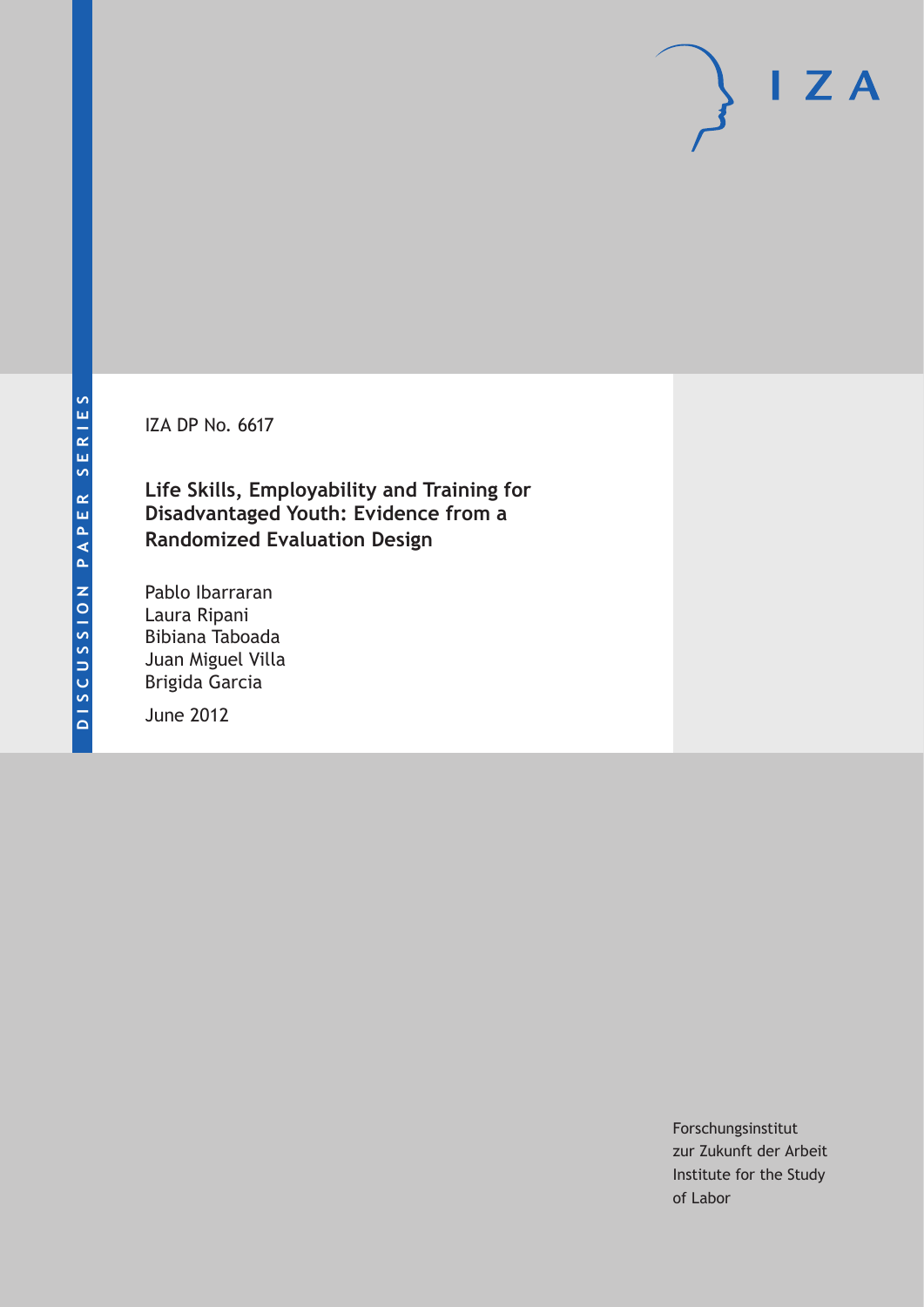# **Life Skills, Employability and Training for Disadvantaged Youth: Evidence from a Randomized Evaluation Design**

# **Pablo Ibarraran**

*Inter-American Development Bank (IDB) and IZA* 

# **Laura Ripani**

*Inter-American Development Bank (IDB)* 

# **Bibiana Taboada**

*Inter-American Development Bank (IDB)* 

# **Juan Miguel Villa**

*University of Manchester* 

# **Brigida Garcia**

*Universidad Autonoma de Santo Domingo* 

# Discussion Paper No. 6617 June 2012

IZA

P.O. Box 7240 53072 Bonn **Germany** 

Phone: +49-228-3894-0 Fax: +49-228-3894-180 E-mail: [iza@iza.org](mailto:iza@iza.org)

Any opinions expressed here are those of the author(s) and not those of IZA. Research published in this series may include views on policy, but the institute itself takes no institutional policy positions.

The Institute for the Study of Labor (IZA) in Bonn is a local and virtual international research center and a place of communication between science, politics and business. IZA is an independent nonprofit organization supported by Deutsche Post Foundation. The center is associated with the University of Bonn and offers a stimulating research environment through its international network, workshops and conferences, data service, project support, research visits and doctoral program. IZA engages in (i) original and internationally competitive research in all fields of labor economics, (ii) development of policy concepts, and (iii) dissemination of research results and concepts to the interested public.

IZA Discussion Papers often represent preliminary work and are circulated to encourage discussion. Citation of such a paper should account for its provisional character. A revised version may be available directly from the author.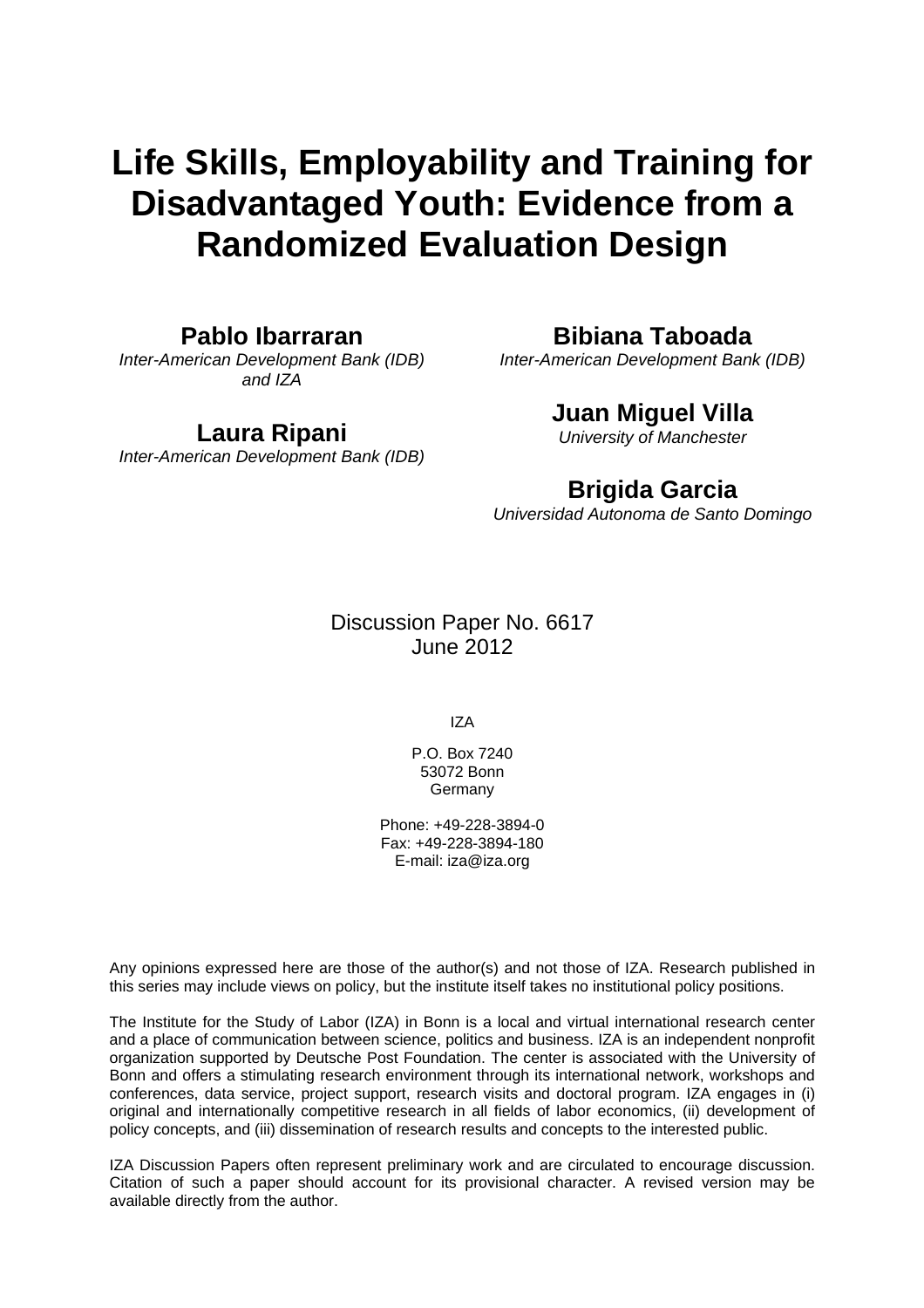IZA Discussion Paper No. 6617 June 2012

# **ABSTRACT**

# **Life Skills, Employability and Training for Disadvantaged Youth: Evidence from a Randomized Evaluation Design[\\*](#page-2-0)**

This paper presents an impact evaluation of a revamped version of the Dominican youth training program Juventud y Empleo. The paper analyzes the impact of the program on traditional labor market outcomes and on outcomes related to youth behavior and life style, expectations about the future and socio-emotional skills. In terms of labor market outcomes, the program has a positive impact on job formality for men of about 17 percent and there is also a seven percent increase in monthly earnings among those employed. However, there are no overall impacts on employment rates. Regarding non-labor market outcomes, the program reduces teenage pregnancy by five percentage points in the treatment group (about 45 percent), which is consistent with an overall increase in youth expectations about the future. The program also has a positive impact on non-cognitive skills as measured by three different scales. Scores improve between 0.08 and 0.16 standard deviations with the program. Although recent progress noted in the literature suggests that socio-emotional skills increase employability and quality of employment, the practical significance of the impacts is unclear, as there is only weak evidence that the life skills measures used are associated to better labor market performance. This is an area of growing interest and relevance that requires further research.

JEL Classification: J24, J64, O15, O17

Keywords: impact evaluation, Dominican Republic, youth training programs, labor market outcomes, employment, life skills

Corresponding author:

 $\overline{\phantom{a}}$ 

Pablo Ibarrarán Office of Strategic Planning and Development Effectiveness Inter-American Development Bank 1300 New York Ave, Stop E0805 Washington, DC 20577 USA E-mail: [pibarraran@iadb.org](mailto:pibarraran@iadb.org) 

<span id="page-2-0"></span> $^*$  This proiect is a collaborative effort involving many people. First, we want to recognize the work and commitment for the evaluation agenda of the program of José Luis Polanco, director of the project coordinating unit (PCU) at the Ministry of Labor in the Dominican Republic. He and his team have taken the evaluation very seriously posing the relevant questions and taking action to improve the project based on the evaluation findings. We are especially thankful for the collaboration Douglas Hasbun from the PCU. Additionally, we have benefited from the inputs with key staff at the Ministry of Labor, in particular Deyanira Matrillé from the Labor Market´s Observatory, Sarah Pimentel from the National Employment Service, and María de Lourdes Cabrera, the Ministry´s General Director for Employment. We also recognize the ongoing support of the Minister of Labor Francisco Dominguez and of the Director of the INFOTEP, the national training institute, without whom the implementation of the program and the rigorous evaluation would not have been possible. This document is part of a broad evaluation agenda in which Paloma Acevedo and Carlos Asenjo from the World Bank and Sebastián Martinez from the IDB have played a key role. We acknowledge excellent comments and suggestions from Guilherme Sedlacek, Norbert Schady, an anonymous peer reviewer for the IDB WP series, and from seminar participants at the 2011 IZA conference in Labor and Development, and at the Inter-American Development Bank - 3ie International Conference on Impact Evaluation. The views expressed in this paper are those of the authors and should not be attributed to the Inter-American Development Bank.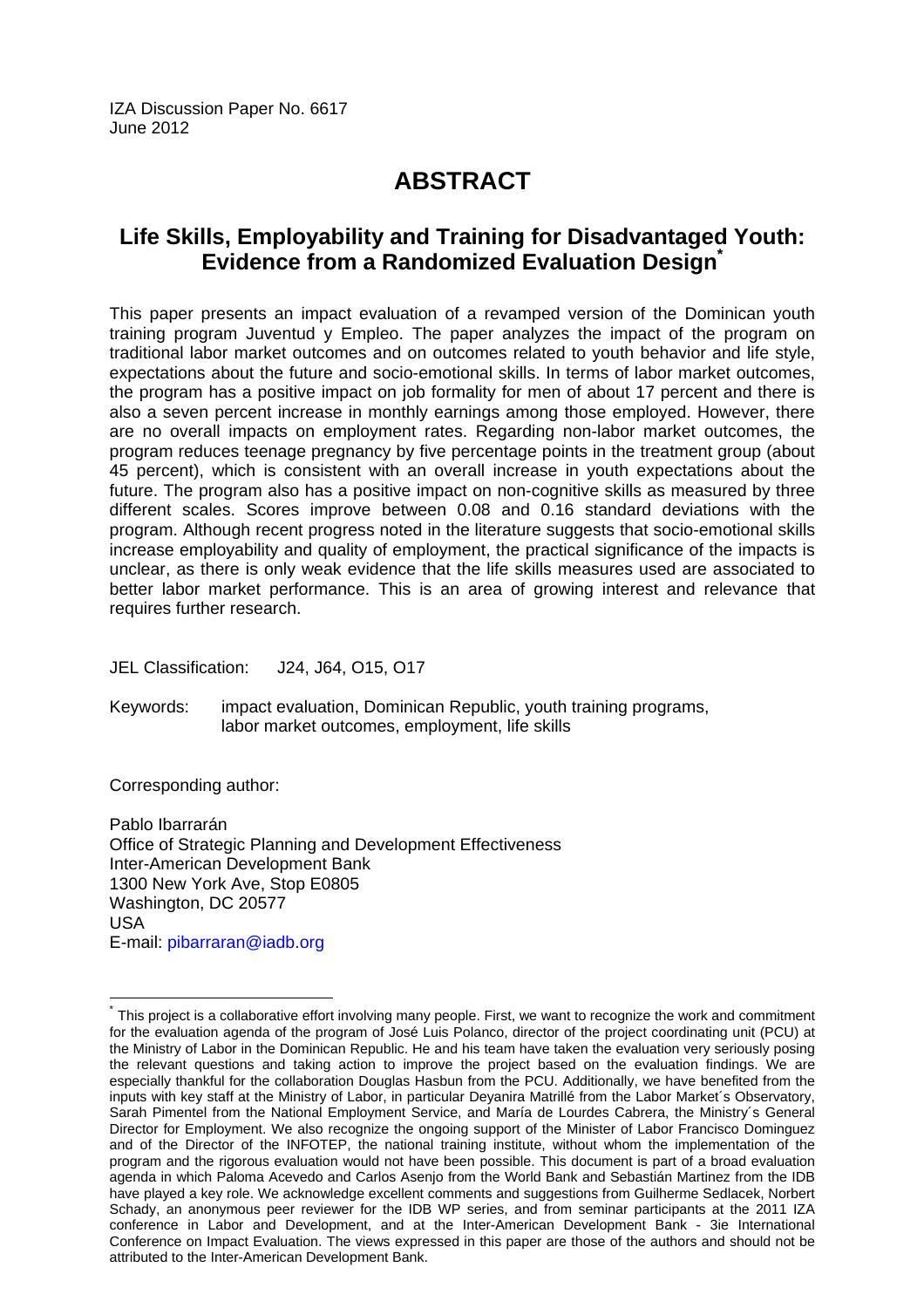#### **1) Introduction**

Youth training programs have been implemented in Latin America and the Caribbean since the early 1990s. These programs target less-educated youth, a group that faces serious difficulties in achieving a successful insertion into the labor market, with the explicit aim of raising participants' job skills and matching them to suitable employers.<sup>[2](#page-3-0)</sup> Drawing on lessons from evaluations of the Job Training Partnership Act in the United States and the Youth Training Scheme in Britain, these programs combine classroom training with a subsequent internship period of on-the-job work experience.<sup>[3](#page-3-1)</sup> The training programs have two basic premises: first, that the lack of basic technical and life skills determine the poor labor market insertion of the targeted youth i.e. low wages, informality and underemployment, and second, that these courses are successful in enhancing those skills.<sup>[4](#page-3-2)</sup> There is also an underlying assumption that the economy has or is creating vacancies to be filled by program graduates. [5](#page-3-3)

A salient characteristic of these programs is their emphasis on socio-emotional skills, $<sup>6</sup>$  $<sup>6</sup>$  $<sup>6</sup>$  which</sup> have gained increasing importance in most of these projects (Ibarraran and Rosas, 2009; Gonzalez, Ripani and Rosas, 2011). Until recently, however, job training programs have included socio-emotional skills components in an *ad hoc* manner, based on scant qualitative elements and without focusing too much on measuring these skills or the results of training in improving them. Recent evidence on the

<span id="page-3-0"></span> $2^2$  See Heckman, Lalonde, and Smith (1999) for a general overview of training programs, and Betcherman, Olivas and Dar (2004) for a recent summary that includes some evaluations of developing country training programs.

<span id="page-3-1"></span><sup>3</sup> The Job Training Partnership Act program is described extensively by Heckman, Lalonde and Smith (1999). Dolton, Makepeace and Treble (1994) describe the Youth Training Scheme.

<span id="page-3-2"></span> $4$  For a recent assessment of these programs, see Gonzalez, Ripani and Rosas (2011).

<span id="page-3-3"></span><sup>&</sup>lt;sup>5</sup> As implemented in LAC, these programs place a heavy emphasis on the private sector, both as a provider of training and as a demander of trainees. Private training firms compete for public funds with proposals that need to be backed by commitments from local employers to offer internships.

<span id="page-3-4"></span><sup>&</sup>lt;sup>6</sup> While cognitive skills are related to the ability to learn and are related to the intellectual coefficient, socio-emotional or non-cognitive skills (also known as personality traits or life-skills) are related to behaviors and attitudes, and are also referred to as to "soft-skills".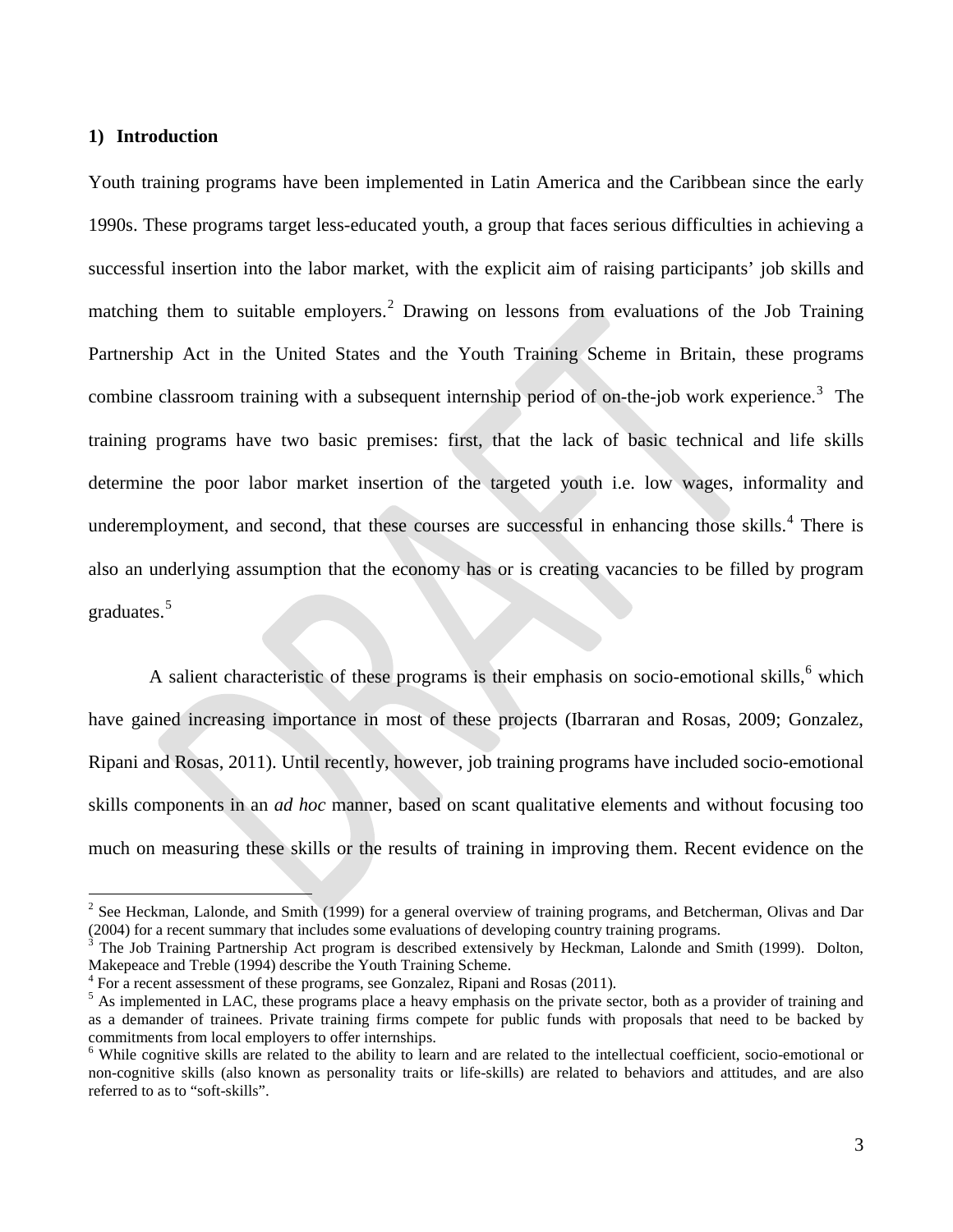importance of non-cognitive skills both from econometric and qualitative analyses of determinants of success in the labor market show that employers value certain behaviors that are linked to highproductivity workers (Heckman, Stixrud and Urzua, 2006; Urzua, 2009; Fazio, 2011).

While conceptually socio-emotional skills are well defined, it has been difficult to measure and analyze them empirically. Recent literature has explored alternative measurements (Brunello and Schlotter, 2011; Felfe, Lechner and Stein, 2011), mostly for developed countries. However, there is a knowledge gap on how to measure socio-emotional skills in the LAC region and about the importance of such skills in explaining the labor market outcomes of youth, particularly disadvantaged youth. Furthermore, from a policy perspective, it is important to know whether and how socio-emotional skills can be acquired by young people in Latin America and the Caribbean.

One of the most innovative youth-training programs in LAC is the Dominican Republic's Youth and Employment Program, *Juventud y Empleo* (JE). JE was first designed in 1999 and is the first program of its type to have an experimental evaluation from its inception. This evaluation design has enabled program managers to learn from the implementation of the program and to use the evaluation findings to improve subsequent phases, in a virtuous cycle of evaluation and feedback. This cycle includes rigorous quantitative as well as qualitative evidence. In this way, the program has been able to be modified to test new hypotheses.

While previous evaluations of this program have focused almost exclusively on the labor market impacts—namely, employment rate, labor earnings and quality of employment, which we also report on—this paper also takes a closer look at the mechanisms by which training is supposed to improve participants' labor market performance, specifically, by increasing the non-cognitive and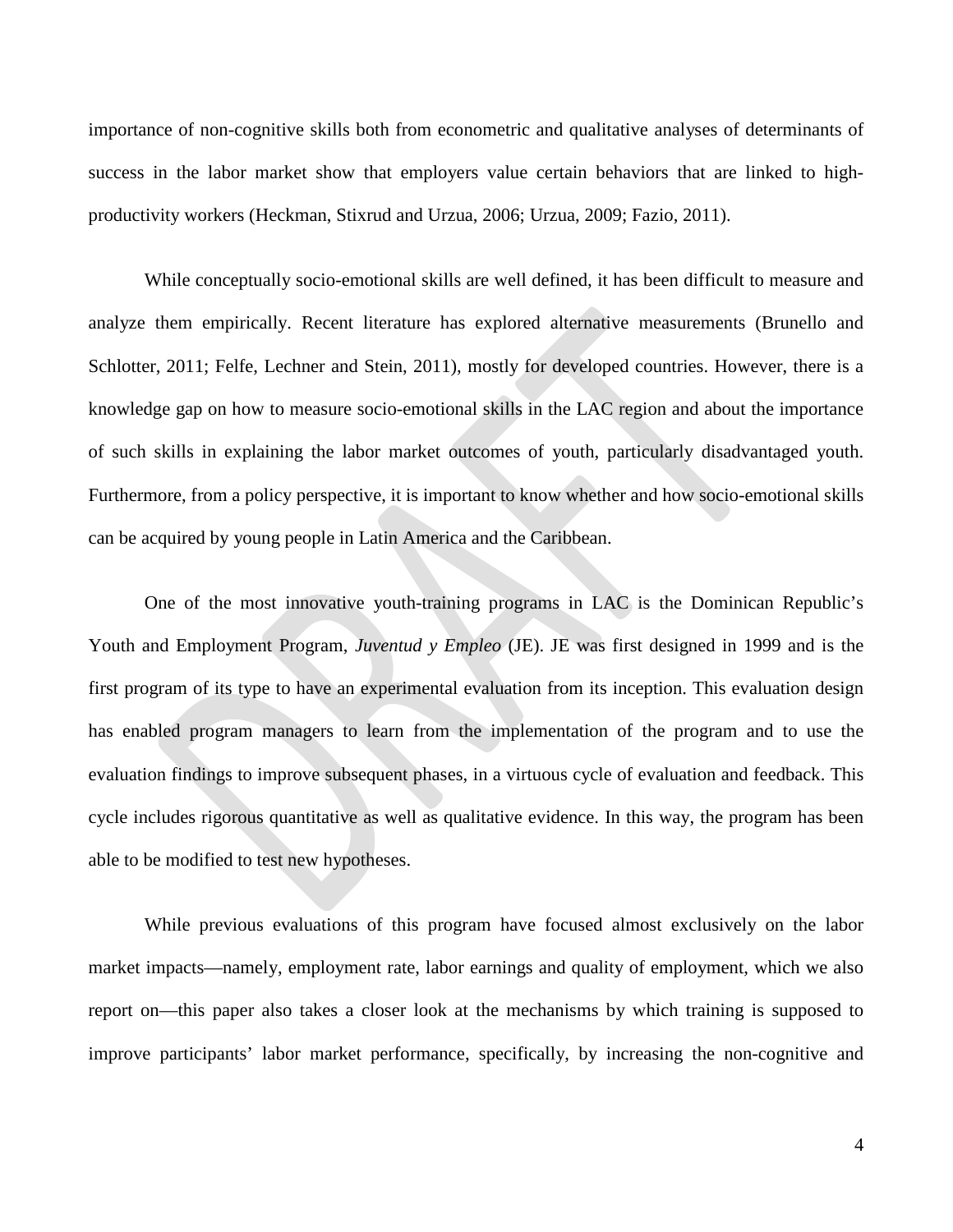socio-emotional skills with which they join the labor force. We also examine other important outcomes that can be attributed to training, such as the teenage pregnancy rate. Given the high teenage pregnancy rates in the Dominican Republic and the negative labor-market consequences of teenage pregnancy, this is an important outcome from a theoretical and a practical standpoint. Dominican teenagers receive little instruction in sex education. In the country, about 17 percent of females aged 15-19 years old already have children (ONE, 2008).

Evidence from the LAC region confirms the negative effects of teenage pregnancy on various socio-economic variables. In Mexico, in the short run, teenage pregnancy reduces years of schooling, school attendance and hours of work, while it increases marriage rates. In the long run, teenage pregnancy results in a loss in years of education and in lower income. It also contributes to a higher probability of being married and divorced (Acero-Gomez and Campos-Vazquez, 2011).

Our analysis is based on a sample of applicants for the cohort of trainees that participated in a version of the JE program that was modified as a result of the first impact evaluation. The cohort under study applied to receive training during 2008. We show that labor market impacts are mixed, with negligible impact on overall employment and significant impact on job quality for men. We find positive impacts in terms of perceptions and expectations about the future, in particular for young women who simultaneously reduce their pregnancy rates significantly. We also document a positive impact of training on alternative measures of life-skills, particularly leadership skills, conflict resolution, self-organization and persistency of effort. These skills, in particular persistency of effort, have been analyzed and the findings show that they improve labor market outcomes in developed countries (Heckman and Urzua, 2006). The impact of those soft skills on labor market performance in developing countries is a rich area for future research.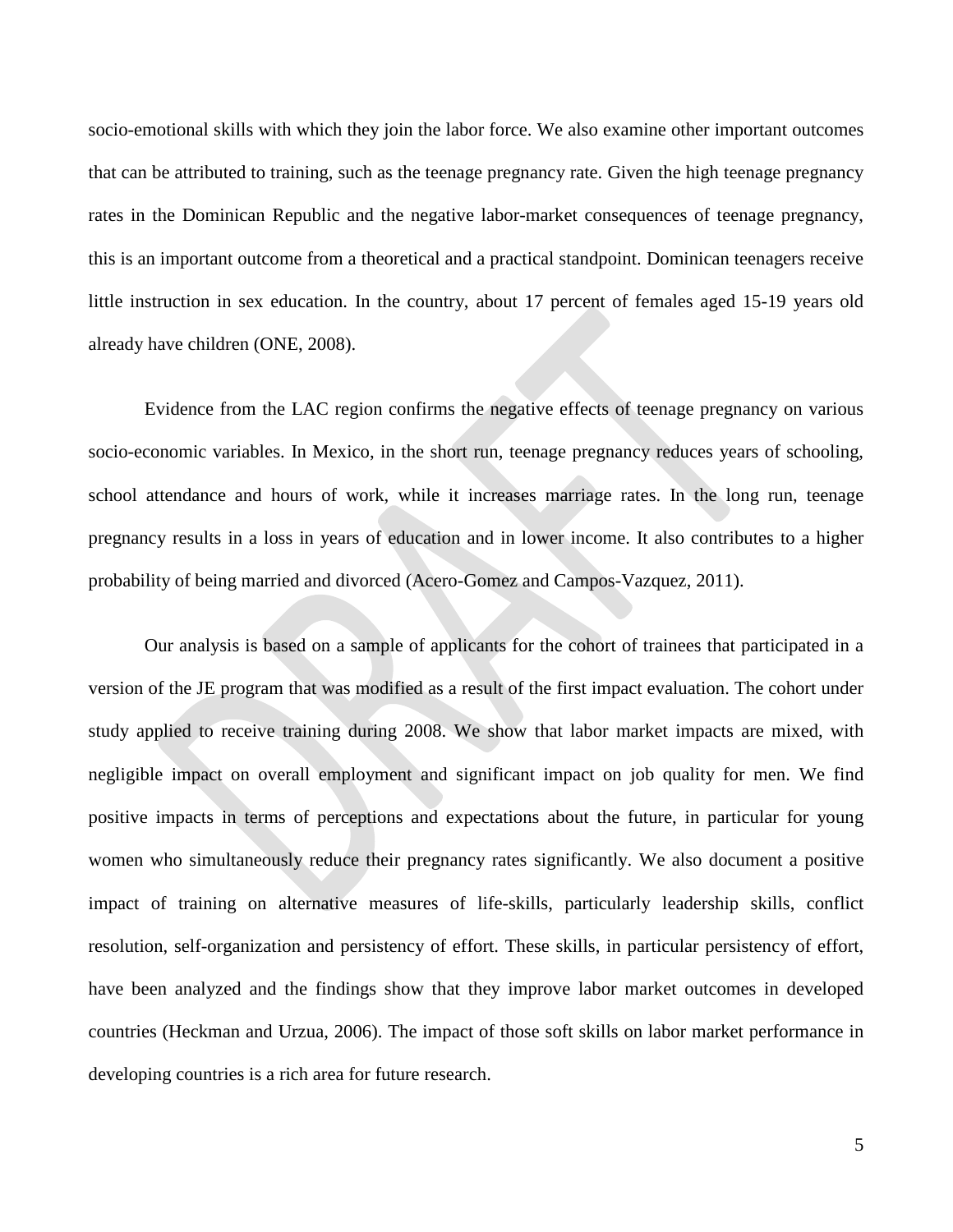The paper is organized as follows. After this introduction, Section 2 provides the specifics of the program, as well as a description of its previous evaluation. Section 3 describes the basic design features of this evaluation and the data collected. Section 4 presents the results, followed by conclusions in Section 5.

#### **2) The** *Juventud y Empleo* **Program**

#### **Description of the Intervention**

The *JE* program – is a Dominican active labor market program (ALMP) that aims to improve the labor market entry of youth between 16 and 29 years of age who did not complete high school. It has been in operation since 2001 and was the first job training program in Latin America to incorporate a randomized evaluation component when the project was designed.

The program offers a wide range of job training courses such as administrative assistant, baker, hair stylist, clerk, auto mechanic, bartender, and so on. The Ministry of Labor outsources the provision of training services to private training institutions (*Centros Operadores del Sistema*, COS) that are registered and approved by the national training institution (*Instituto Nacional de Formación Técnico Profesional*, INFOTEP). Courses of 225 hours are conducted in the COS facilities and split into two parts: 75 hours of basic or life skills training, and 150 hours of technical or vocational training. Basic skills training is meant to strengthen trainees' self- esteem and work habits, while vocational training is meant to address the technical training needs of local employers. Training at the COS is followed by an internship in a private sector firm, which should be contacted by the COS in order to develop training programs tailored to the firm´s labor demand. Young people are identified by the COS according to their preferred vocation and the availability of the desired course. Once they reach 35 potential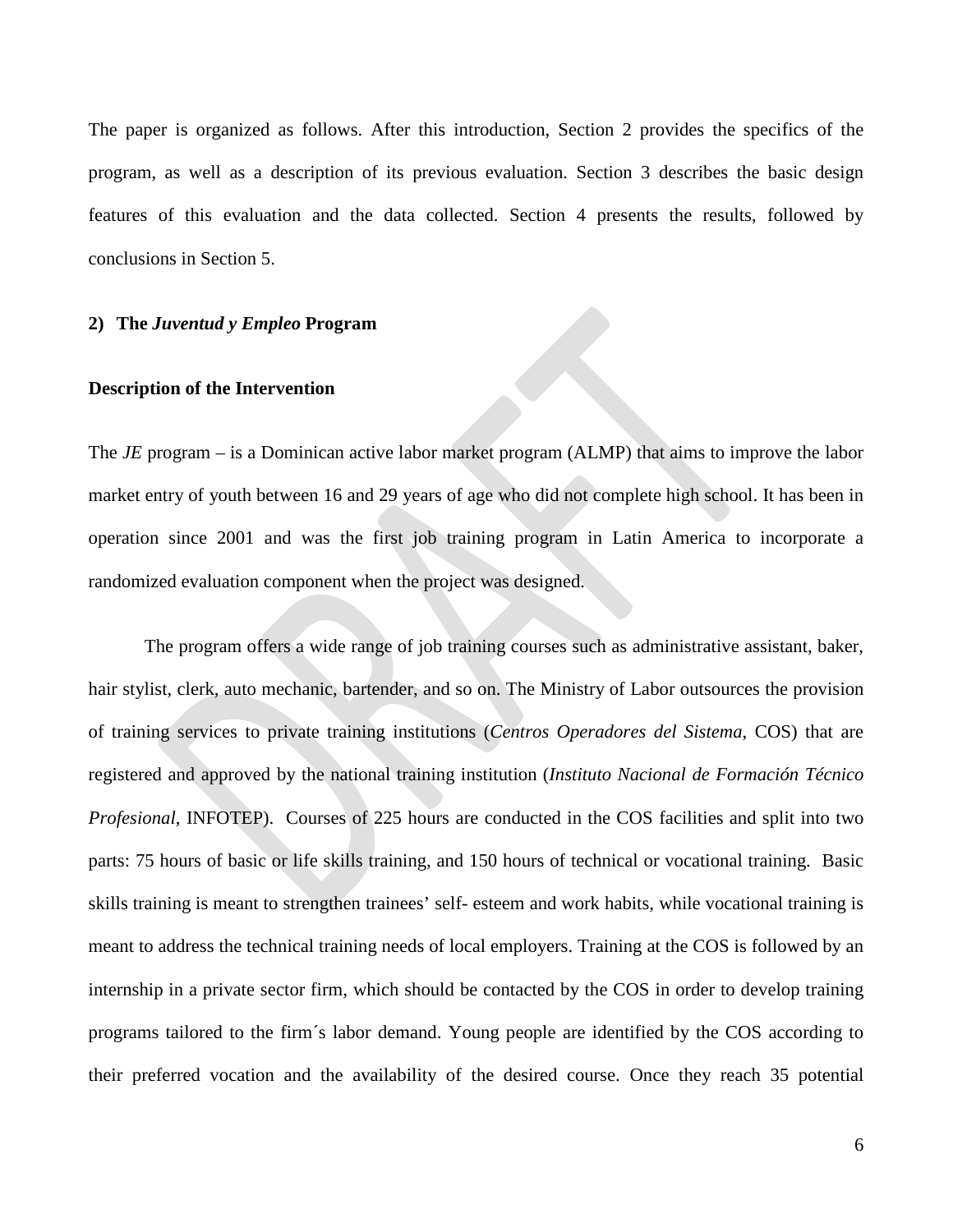participants, the COS sends the names and identification numbers to the program coordinating unit (PCU), which randomly selects those who are offered the training course.

#### **Previous evaluations**

The first impact evaluation of this program (Card et al., 2011) was based on a sample of applicants of the second cohort of the JE program who applied to receive training in early 2004. Baseline data were collected from applicants prior to random assignment through registration forms completed at the COS. A follow-up survey was administered from May to July 2005; some 10 to 14 months after most trainees had finished their initial coursework. Simple comparisons between trainees in the follow-up survey and members of the control group show little impact on employment, although there is some evidence of a modest impact on wages and formality for men. Unfortunately, however, the randomized design of the JE evaluation was potentially compromised by the failure to include in the follow-up survey people who were originally assigned to receive training but failed to show up or attended only briefly.

Moreover, as is often the case in voluntary programs even under a well-implemented random assignment, compliance was not perfect: some of the lottery winners (intended to be treated) did not participate in the training either because they did not show up or they dropped out at some point. Some who were selected for the control group ended up taking the training as replacements of drop-outs and no-shows or for some other reason.

Card et al. (2011) addressed the problem caused by the failure to follow up on no-shows through selection correction models and by showing with the baseline data that the characteristics of no-shows were similar to those of the replacements. They also excluded the reassigned controls from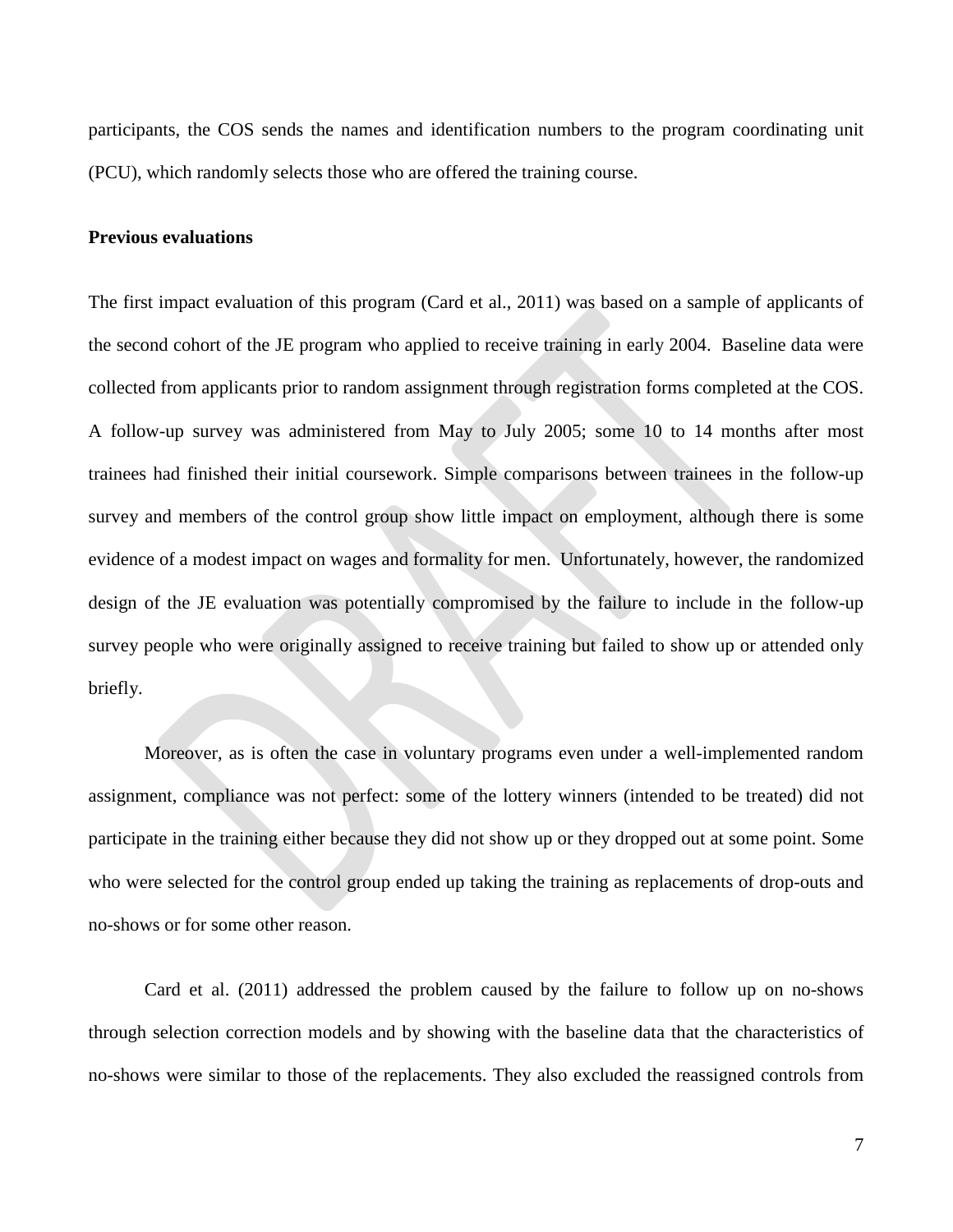alternative specifications and the results held. The estimated impacts on employment are all fairly close to zero, and there are no significant differences by gender, age, education, or geographic location. The estimated impacts on monthly earnings are fairly similar for men and women, and for younger and older workers, but they show interesting patterns by education and geographic location. If one compares better-educated applicants in Santo Domingo to all others the results are striking: this subgroup accounts for virtually all of the observed positive impact on monthly earnings.<sup>[7](#page-8-0)</sup>

The only other impact evaluation with randomized design of a similar training program in Latin America --the Colombian *Jóvenes en Acción* program-- was done by Attanasio et al. (2011). They conclude that the program, which was contemporary to JE and had the same components, raised earnings and employment, especially for women. Women offered training earned 18% more and had a 0.05 higher probability of employment than those not offered training, mainly in formal sector jobs.<sup>[8](#page-8-1)</sup>

#### **3) Evaluation Design**

This second evaluation focuses on a modified version of the program and its evaluation design. While the core of the project --two-stage training followed by an internship-- is maintained and the evaluation is still based on random assignment, there are some important changes:

• COS are supposed to work closer to the firms that provide the internship in order to develop tailored courses to train people for real vacancies.

<span id="page-8-0"></span><sup>&</sup>lt;sup>7</sup> While interesting it is important to note that these findings must be interpreted cautiously, since the sub-sample of largest impact was determined after the fact, rather than based on an ex ante analysis plan.

<span id="page-8-1"></span><sup>&</sup>lt;sup>8</sup> The study on Colombia reports a modest and statistically insignificant effect on overall employment (including unpaid work) but a large and significant effect on formal sector employment.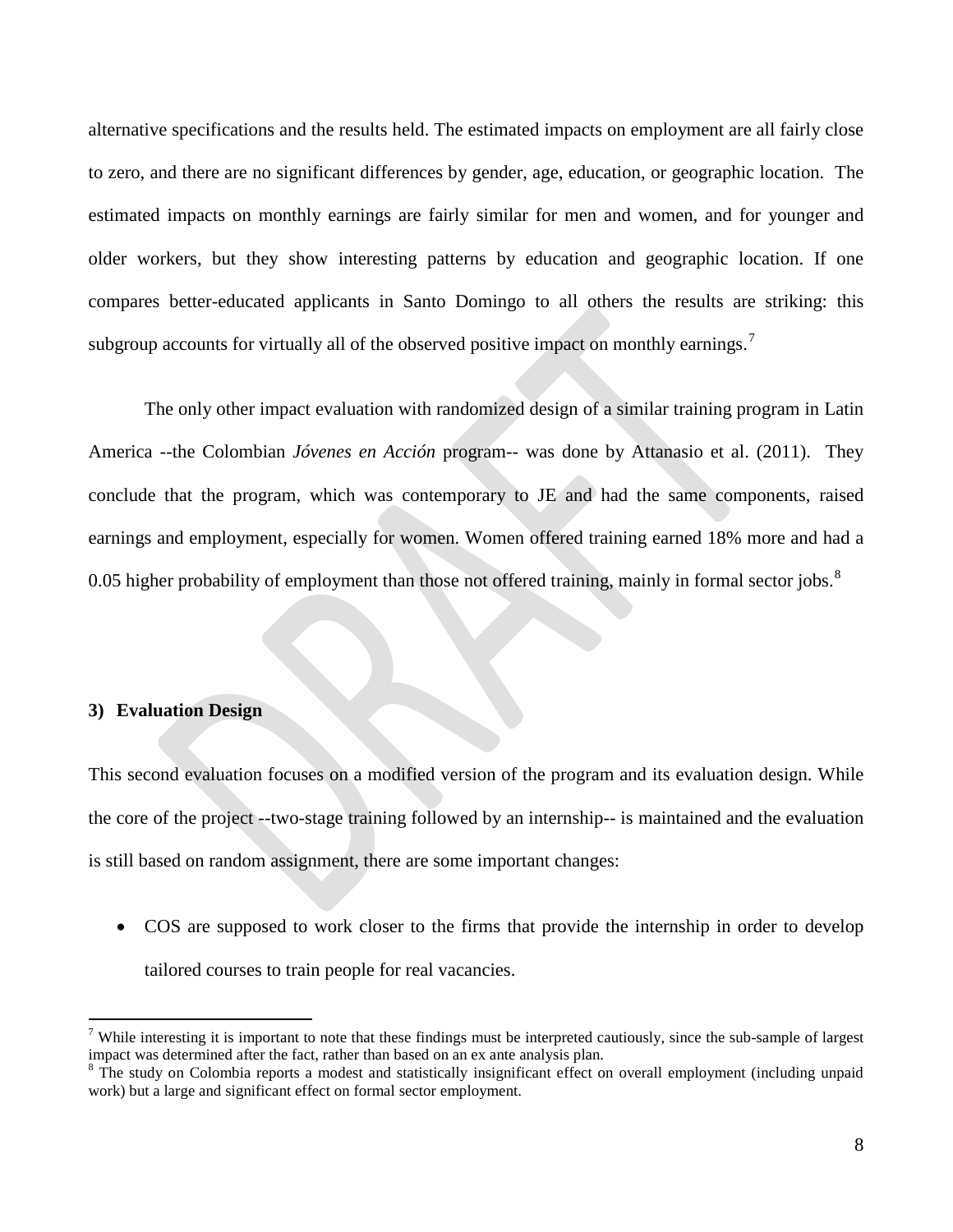- The life-skills section of the training was revamped as firms argued that what they valued most from training were the general job-readiness/life-skills rather than the technical training.<sup>[9](#page-9-0)</sup>
- Random assignment was done on a larger sample for each course (20 treatments, 15 controls).
- Follow-up was improved in terms of sample size, survey instruments and quality controls of the field work.

Random assignment was applied on a group of potential participants identified by the COS that applied to the program and met the eligibility criteria.<sup>[10](#page-9-1)</sup> The program received the information from the COS and verified that none of the applicants had been registered before. For each course, the COS submitted data on 35 eligible and interested young people, and the program managers at the PCU randomly selected and then divided them into two groups. The first one is formed by 20 young people who were offered the program. The second group is composed by the remaining 15 young people, who were assigned to the control group.

If young people offered the program did not respond or dropped out before the tenth day of ongoing classes, the COS could replace up to five slots with members of the control group. The replacements were supposed to be randomly selected by the PCU within the control group, and the PCU provided the names directly to the COS. However, in practice, the COS experienced some degree of discretion in selecting the replacements, which might have lead to selection bias. This is why we focused on the original random assignment to estimate the intention-to-treat effect, where there were no concerns about selection bias.

<span id="page-9-0"></span> $9<sup>9</sup>$  A complementary evaluation based on another cohort of trainees led by the World Bank analyzed the impact of providing only life-skills versus the traditional training, and their preliminary findings suggest that there is no valued added of the technical training. A qualitative analysis by Fazio (2011) presents additional evidence that firms value more the life skills component than the technical training.

<span id="page-9-1"></span> $10$  The eligibility criteria are that participants should be 16 to 29 years old, living in poor neighborhoods; not attending school; with incomplete high school or less; unemployed, underemployed or inactive; and should hold an identity card.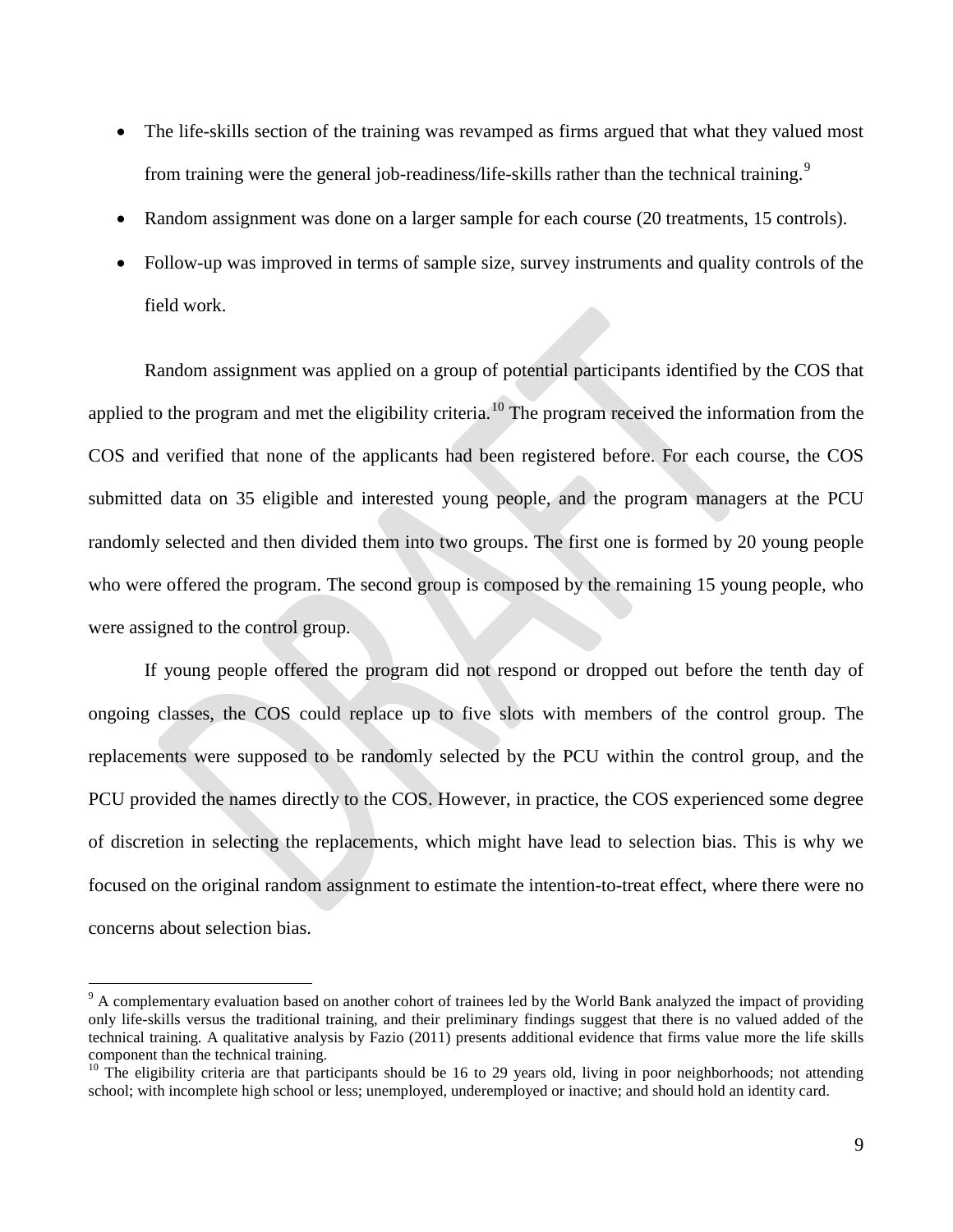Despite having an ideal initial configuration of the treatment and control groups due to successful randomization, there was imperfect compliance due to (non-random) decisions by COS and participants. Introducing a general notation, let Zi represent the random assignment of each young person i where  $Z_i = 1$  are those randomly assigned to the treatment group and  $Z_i = 0$  are those randomly assigned to the control group. Similarly, let Di represent the final treatment status were  $Di =$ 1 are those who attended the course and  $Di = 0$  those who did not do so. The following table clarifies the setting:

|                                    | Table 1. Classification of Farticipants by Assignment and Treatment Status. |                               |
|------------------------------------|-----------------------------------------------------------------------------|-------------------------------|
|                                    | Selected in the Lottery, $Zi=1$ .                                           | Not selected in the Lottery,  |
|                                    |                                                                             | $Z_i=0$                       |
| Participated<br>in the<br>program, | "Complier" Beneficiaries                                                    | <b>Replacements</b><br>Always |
| $Di=1$                             |                                                                             | <b>Takers</b>                 |
| not participate<br>$in$ the<br>Did | No-shows<br>, dropouts<br>Never                                             | "Complier" Control group      |
| program, $Di=0$                    | <b>Takers</b>                                                               |                               |
| Source: Authors                    |                                                                             |                               |

**Table 1: Classification of Participants by Assignment and Treatment Status**.

During the registration process, the program identified 10,309 applicants who met the selection criteria, with the following distribution according to the administrative data:

| <b>Table 2: Classification of Treatment Groups.</b> |                                     |              |  |  |  |  |  |
|-----------------------------------------------------|-------------------------------------|--------------|--|--|--|--|--|
| Selected<br>1n                                      | Not selected in the Lottery, $Zi=0$ | <b>TOTAL</b> |  |  |  |  |  |
| Lottery, $Zi=1$                                     |                                     |              |  |  |  |  |  |
| 4,937<br>the                                        | 977                                 | 5,914        |  |  |  |  |  |
|                                                     |                                     |              |  |  |  |  |  |
| Did not participate in   977                        | 3,418                               | 4,395        |  |  |  |  |  |
|                                                     |                                     |              |  |  |  |  |  |
| 5,914                                               | 4,395                               | 10,309       |  |  |  |  |  |
|                                                     |                                     | the          |  |  |  |  |  |

Source: Administrative data.

Note that the number of never-takers equals the number of always-takers because the PCU tried

to maintain the number of participants per course.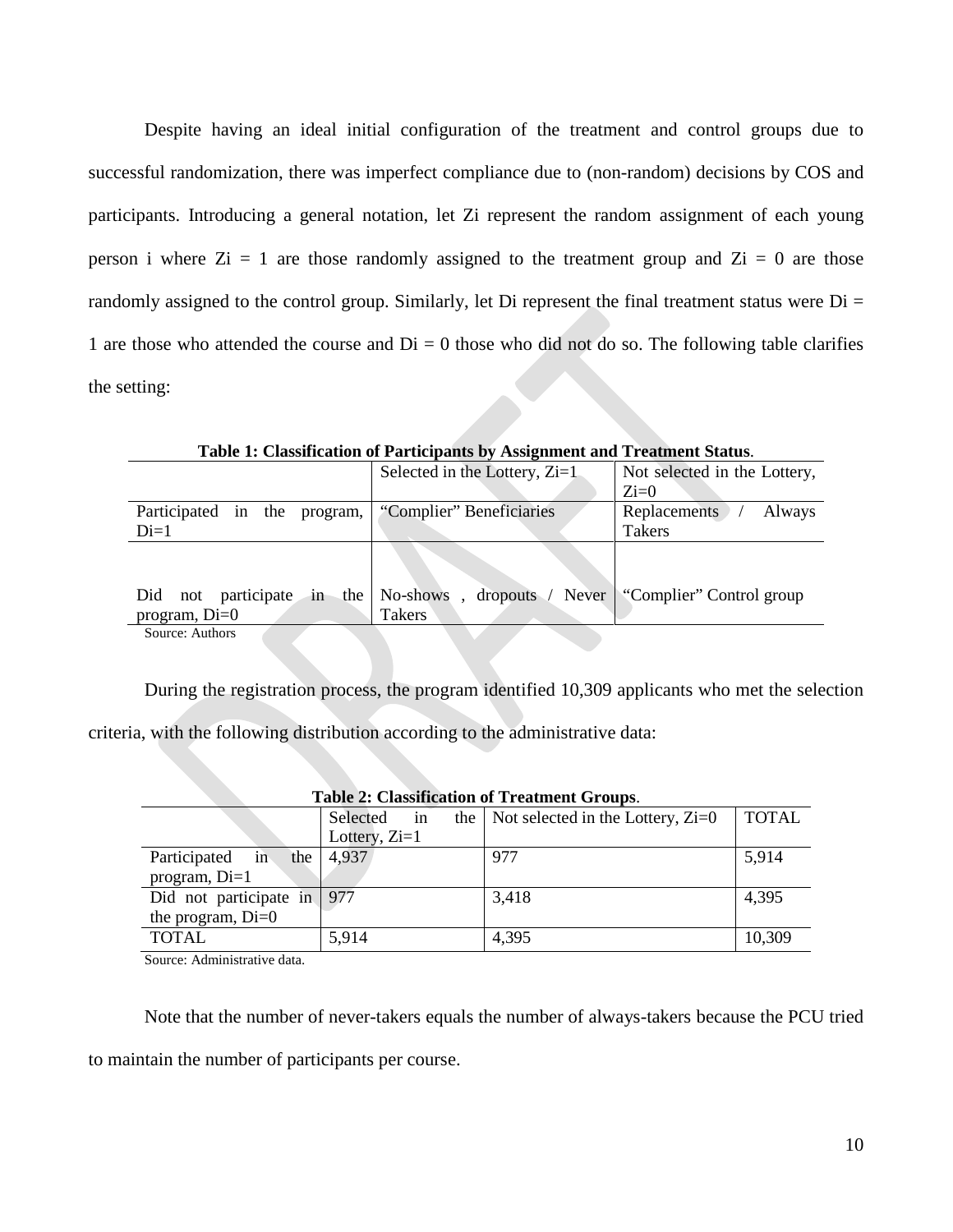#### **Identification Strategy**

Follow-up data were collected on a representative sample of all those who participated in the lottery and, thus, is suitable for the estimation of the impact of the program on those who won the lottery --to whom a course was randomly offered--. This is the Intention to Treat Effect (ITT) that estimates the impact of offering the JE program, regardless of what happened after the random assignment. That is, some young people finally decided not to attend the courses or dropped out during the first week of classes, while some of those assigned to the control group ended up receiving the treatment.

Because the ITT yields the causal effect of *Zi* (Duflo et al., 2006), its estimation includes all the group of young people that participated in the random assignment, including those for whom  $Di \neq Zi$ , the pairs  $D_i = 1 / Z_i = 0$  and  $D_i = 0 / Z_i = 1$ , formed by those who took the course although they were randomly assigned to the control group and those who did not show up or dropped out although they belonged to the treatment group, respectively*.* Therefore, one may expect that the effect of offering JE becomes smaller to the extent that the proportion of those with  $Di\neq Zi$  increases.<sup>[11](#page-11-0)</sup>

Under certain conditions, it is also possible to estimate the impact of the program on the compliers, i.e. those who took the course because they were selected in the lottery.<sup>[12](#page-11-1)</sup> Without loss of

<span id="page-11-0"></span><sup>&</sup>lt;sup>11</sup> If the program has a positive impact and we compare  $Z_i=1$  with  $Z_i=0$  but less than 100 percent of the former took the course and more than 0 percent of the latter participated in the program, then the comparison yields an underestimation of the "true" program impacts. This is why under imperfect compliance of the random assignment the ITT leads to the dilution of the impact of the program.

<span id="page-11-1"></span> $12$  Although we can estimate the size of the compliers (as the difference in the participation rate among those that won and those that lost the lottery), we cannot identify them individually. The impact on this group is known as the Local Average Treatment Effect (LATE), which yields a larger impact than the ITT since it assumes that any difference in the average outcome between the  $Z_i=1$  group and the  $Z_i=0$  group is due to the larger fraction of the former that participated in the training. Thus, the estimation of the LATE for JE compliers yields the impact of the program on those who were treated because they won the lottery; otherwise they would not have been recruited to attend the courses. In the instrumental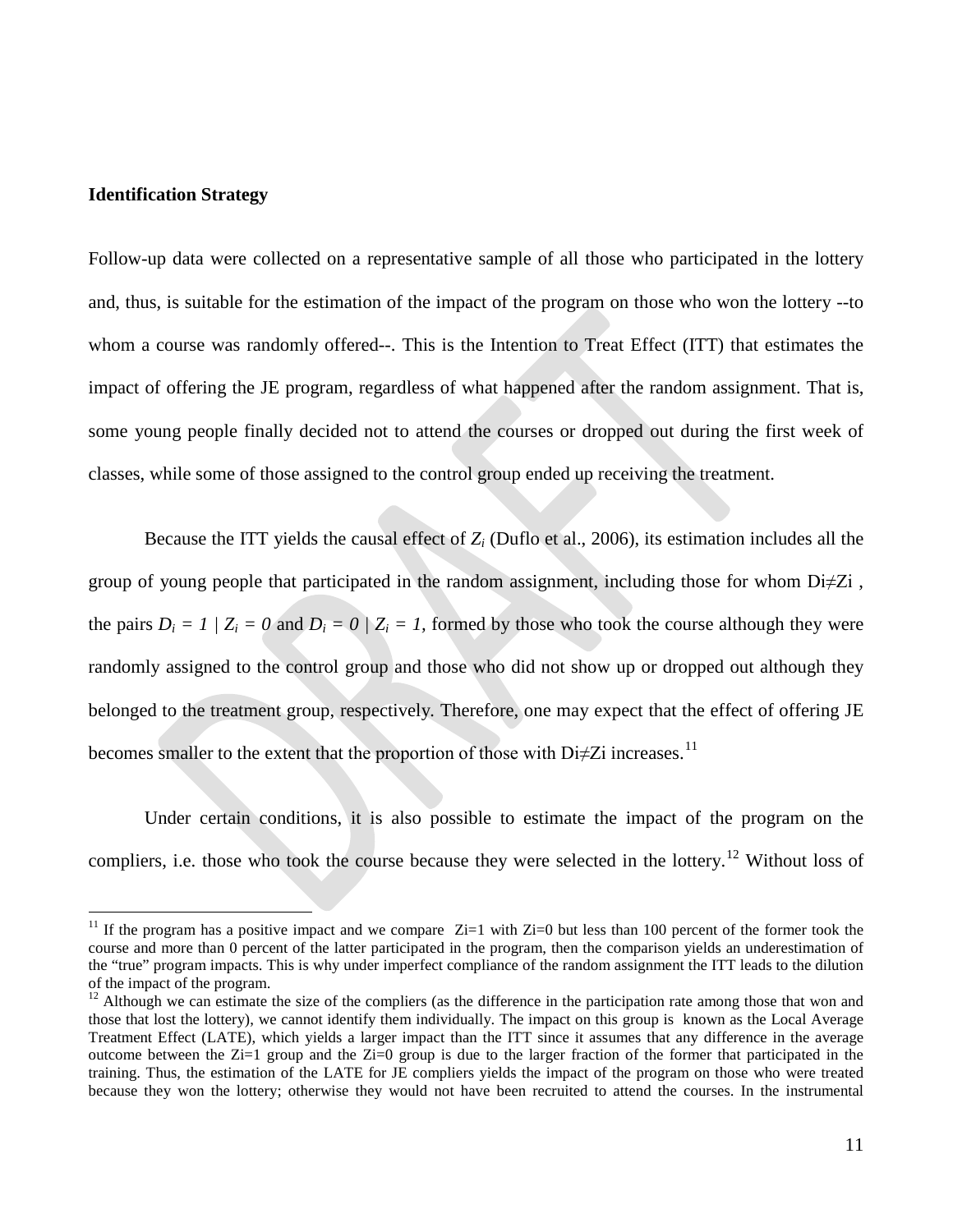generality, in this paper we discuss the ITT estimates computed with standard ordinary least squares  $1<sup>3</sup>$ 

#### **Baseline Data**

The baseline data were collected at the registration stage at each COS. They were available for all those eligible and interested to participate in the program, a total of 10,309 young people. Table 3 shows some characteristics from the baseline survey and a t-statistic for equality of means between *Zi* groups as an evidence of randomness. Most participants –62 percent—are women, and nearly a half had not completed high school. Ninety percent of participants live in urban areas and about a quarter live in Santo Domingo. The average age is 22 years. About 22 percent of individuals were attending school at the time of the baseline. As shown in the table's last column, random assignment was well implemented as most of the characteristics are balanced.

| Table 3: Basic Characteristics at Baseline. |                   |           |                 |         |  |  |  |
|---------------------------------------------|-------------------|-----------|-----------------|---------|--|--|--|
| Characteristic                              | $Z_i = I$         | $Z_i = 0$ | Difference (Zi) |         |  |  |  |
|                                             | $\left( a\right)$ | (b)       | $(a) - (b)$     | t       |  |  |  |
| Age                                         | 22.03             | 21.99     | 0.04            | 0.59    |  |  |  |
| Gender (male = $1$ )                        | 0.37              | 0.38      | $-0.01$         | $-1.35$ |  |  |  |
| Marital status (married $= 1$ )             | 0.24              | 0.24      | 0.00            | $-0.03$ |  |  |  |
| Number of children                          | 0.71              | 0.70      | 0.01            | 0.42    |  |  |  |
| Attend school (currently)                   | 0.23              | 0.23      | 0.01            | 0.76    |  |  |  |
| Incomplete elementary                       | 0.20              | 0.20      | 0.00            | $-0.3$  |  |  |  |
| Complete elementary                         | 0.05              | 0.05      | 0.00            | $-0.2$  |  |  |  |
| Incomplete high school                      | 0.55              | 0.58      | $-0.03$         | 1.09    |  |  |  |
| Complete high school                        | 0.04              | 0.03      | 0.00            | 0.79    |  |  |  |
| More than high school                       | 0.00              | 0.00      | 0.00            | 0.02    |  |  |  |
| Missing education                           | 0.04              | 0.04      | 0.00            | $-0.65$ |  |  |  |
| No data on education                        | 0.11              | 0.12      | $-0.01$         | $-1.19$ |  |  |  |
|                                             |                   |           |                 |         |  |  |  |

 variables jargon, the lottery is an instrument, unrelated with the outcome but related to participation in the program (it increases the probability of participation by about fifty percentage points).<br><sup>13</sup> We also estimated the LATE using Two Stage Least Squares (2SLS): the estimates are simply the OLS reduced form

<span id="page-12-0"></span>scaled up by the difference in the participation rate between those with  $Z_i=1$  and  $Z_i=0$  (the first stage of the 2SLS). Given that standard errors are adjusted accordingly, statistical significance does not change. Results for LATE estimations are available upon request.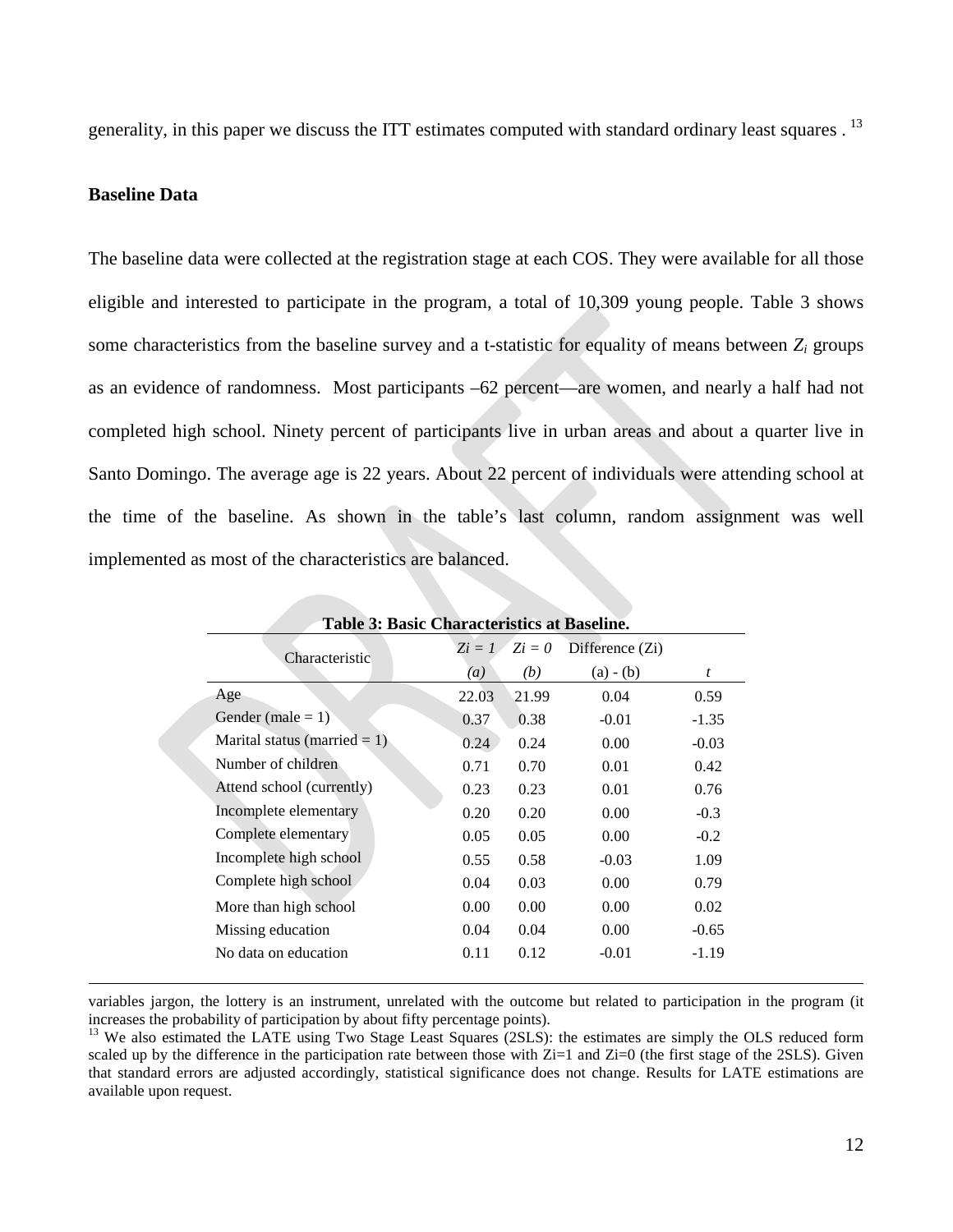| Fraction with prior work experience | 0.20  | 0.22  | $-0.02$ | 1.37    |
|-------------------------------------|-------|-------|---------|---------|
| Currently employed                  | 0.04  | 0.04  | 0.00    | 0.15    |
| Currently salaried worker           | 0.02  | 0.02  | 0.00    | $-0.23$ |
| Currently unemployed                | 0.53  | 0.52  | 0.00    | 0.28    |
| ICV Score $(0 \text{ to } 100)^*$   | 62.81 | 62.93 | $-0.12$ | $-0.59$ |
| Urban areas                         | 0.89  | 0.89  | 0.00    | $-0.47$ |
| Lives in Santo Domingo              | 0.24  | 0.24  | 0.00    | 0.27    |
| Receives remittances                | 0.11  | 0.11  | 0.00    | $-0.31$ |
| <i><b>Observations</b></i>          | 5.914 | 4.395 |         |         |

Source: JE baseline data and administrative records.

Note: Means, differences and t-statistics are calculated by linear regression with robust standard errors. \*\*\*: significant at 1%; \*\*: significant at 5%; \*: significant at 10%.

It is interesting to note that only 4 percent of young people declared being employed at the baseline prior to the beginning of the courses, and that 52 percent of them were unemployed, meaning that 44 percent were inactive. This may be due to the requirements of the selection process, which demanded that they be inactive or unemployed, and may also be an expression of the Ashenfelter's dip, i.e. that both groups received a shock that increased unemployment levels right before the program started. According to the National Labor Force Survey (known as ENFT, *Encuesta Nacional de Fuerza de Trabajo*), in 2008 the employment rate in the Dominican Republic for young people 16 to 29 years of age with less than a complete high school education was 43 percent.

#### **Follow-up Survey**

After the completion of the courses, a follow-up household survey was carried out between November 2010 and February 2011 (18 to 24 months after graduation) on a random sample of 5000 out of the 10,309 young people who had initially registered. [14](#page-13-0) This sample has 3,250 individuals from the treatment group and 1,750 from the control group.

<span id="page-13-0"></span> $14$  The sample size was set at 5,000 to detect an 8 percent increase in income with a power of 0.8 and an attrition of 30 percent of the sample with the *sampsi* Stata command.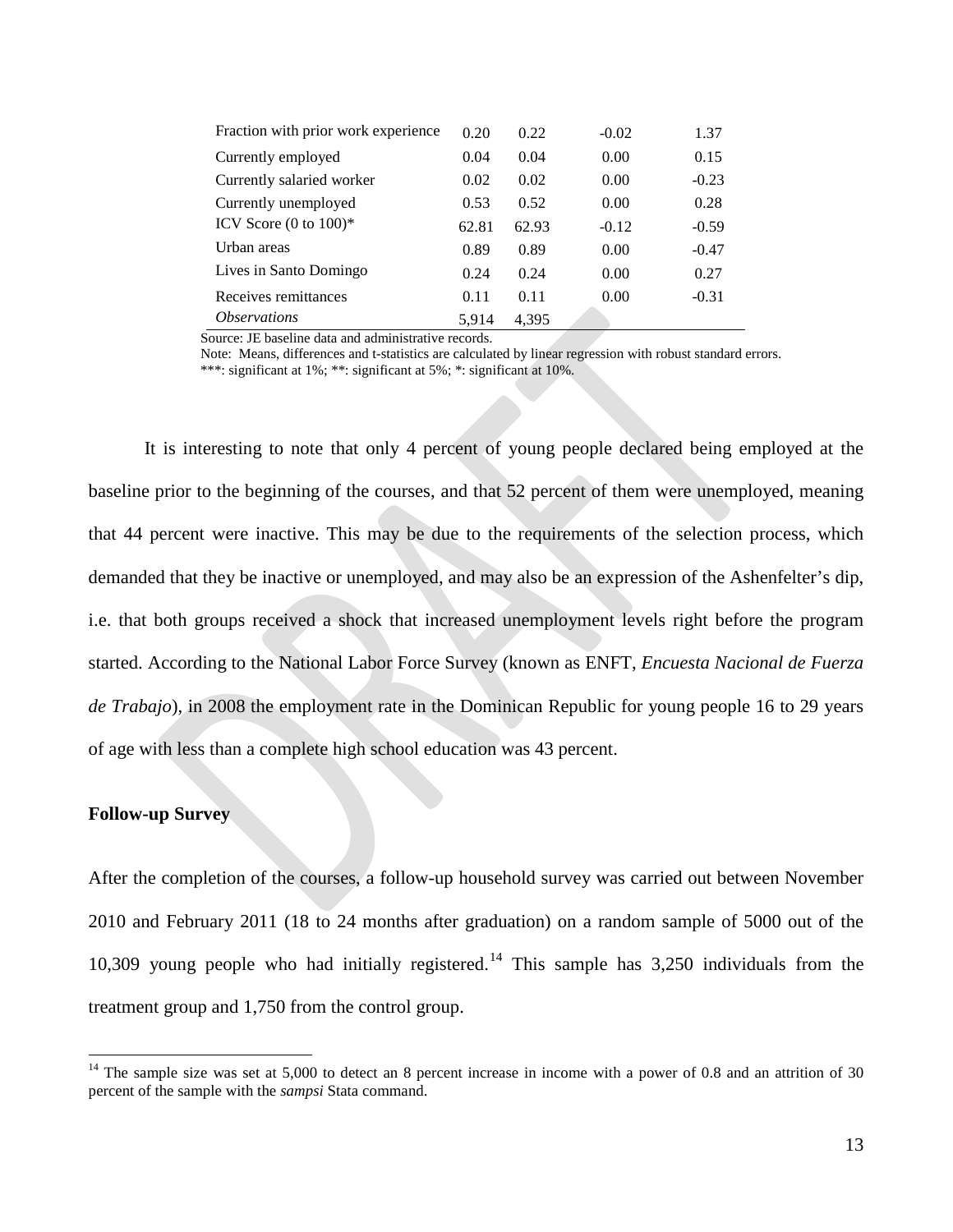The questionnaire for the follow-up household survey was put together by an interdisciplinary team from the Ministry of Labor of the Dominican Republic, the Inter-American Development Bank and the World Bank. It includes 15 modules that collect data on household composition and socioeconomic characteristics, labor force participation<sup>[15](#page-14-0)</sup>, labor history, assets, time use, courses and the internship, consumption, health status, risk aversion, future expectations, pregnancy history, dwelling materials and basic skills, including non-cognitive skills and self-esteem.

About 80 percent of the sample were located at their households for the follow up survey, with virtually no difference between those selected and those not selected in the lottery (in the case of  $Z_i = I$ and  $Z_i = 0$ , 80.8 and 80.4 percent of them were interviewed, respectively). This compares favorably to the first evaluation of JE, where the attrition rate was larger and unbalanced between beneficiaries and members of the comparison group (the attrition rates were 35 and 45 percent, respectively).

We verified the similarity of the interviewed treatment and control groups. We also compared the basic characteristics of those that were interviewed and those that were not. Table A1 in the Appendix compares the sample of those intended to be interviewed and those finally interviewed. The original and the realized samples have similar characteristics at the baseline. Nonetheless, comparing the original and realized groups on the same random assignment  $(Z_i)$  there is a small imbalance in the poverty indicator (ICV) for the control group, but the differences are close to zero. Regarding the treatment group (column *(a) - (c)*), the most significant differences emerged in school attendance and location in urban areas, for which disparities are statistically significant but very small. Hence, we assume that attrition was random and that it affected equally both those selected and those not selected

<span id="page-14-0"></span><sup>&</sup>lt;sup>15</sup> Most of the questions that measure labor market outcomes are based on the ENFT that is carried out twice a year by the Central Bank of the Dominican Republic. Some questions were modified and adapted to the JE evaluation and youth population; the basic indicators of labor force participation are generated following the ENFT and allow performing an external validation of our data.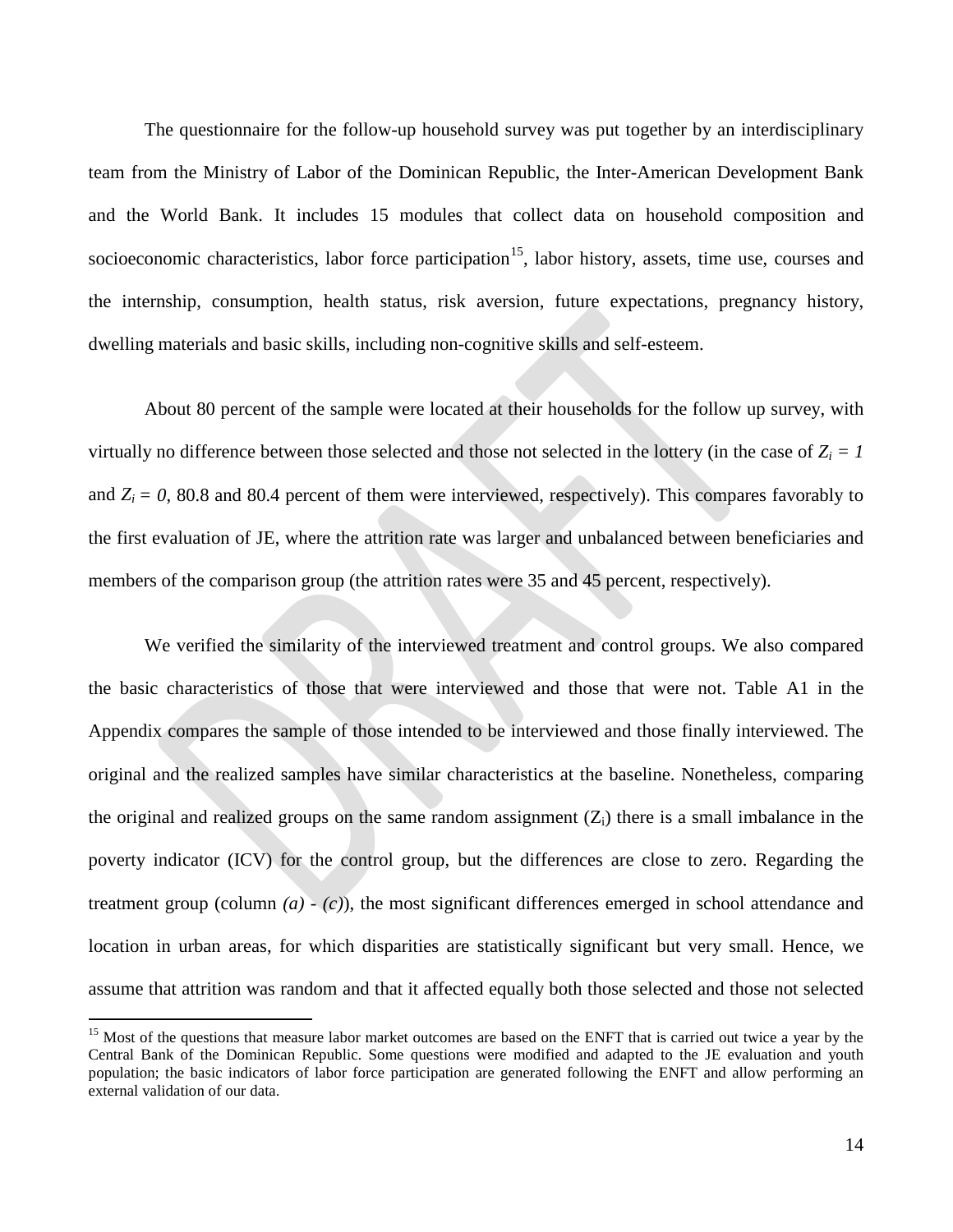in the lottery.

The follow-up survey includes questions to confirm whether the respondent actually participated in the program. This is important because although the PCU has administrative data on this, the COS enjoyed some degree of control over who took the course. Also, in the process of replacing no-shows and dropouts some members of the Zi=0 group were contacted as replacements and, even if some of them may have declined to participate, they are still classified as control group compliers.

During the follow-up survey, enumerators did not have information on the classification of the youth into the treatment or control groups according to the administrative data. Young people were asked if the COS contacted them after the registration to notify them that they had been selected and to inform them the date and time when the course would start. Table 4 presents the answers to this question, showing that a large fraction of those who were not selected in the lottery were contacted by the COS in order to participate in the program:

| well you hourled to start the course: |       |                      |           |       |  |  |  |
|---------------------------------------|-------|----------------------|-----------|-------|--|--|--|
|                                       |       | $\overline{z}$ i = 0 | $Z_i = 1$ |       |  |  |  |
| Yes                                   | 615   | 47.0%                | 2,335     | 92.9% |  |  |  |
| No                                    | 693   | 53.0%                | 178       | 7.1%  |  |  |  |
| Total                                 | 1,308 |                      | 2,513     |       |  |  |  |

|  | Table 4. Notification from COS by Lottery Results |  |  |
|--|---------------------------------------------------|--|--|
|  | Ware you potitied to start the course?            |  |  |

Source: Follow-up survey and administrative data.

Table 5 further explores the composition of the realized treatment and control groups according to administrative data and information from the follow-up survey.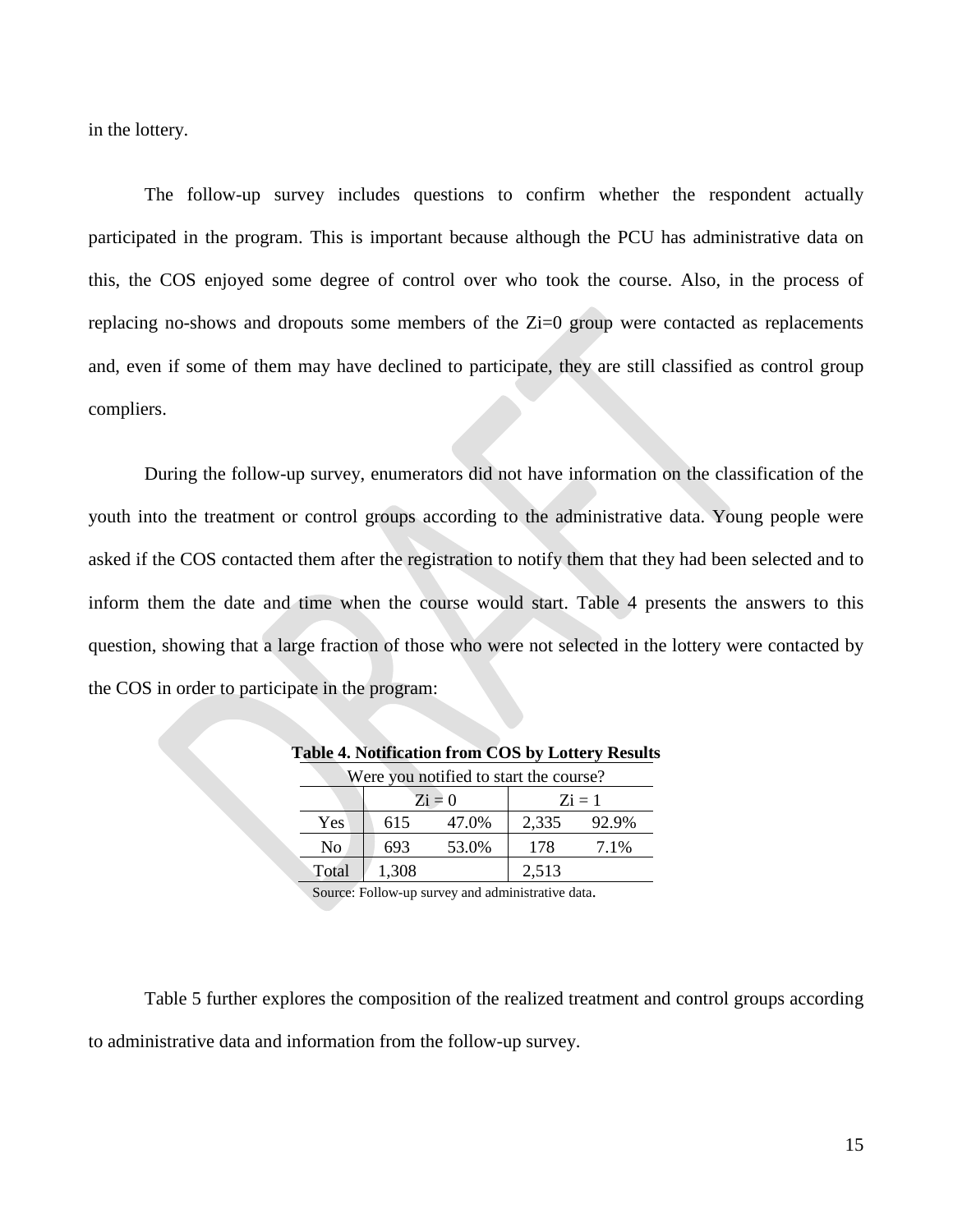|       |          | Administrative data |           |           | Follow-up survey:<br>Accepted the course | Follow-up survey:<br>Completed course<br>and internship |           |  |
|-------|----------|---------------------|-----------|-----------|------------------------------------------|---------------------------------------------------------|-----------|--|
|       |          | $Z_i = 0$           | $Z_i = 1$ | $Z_i = 0$ | $Z_i = I$                                | $Z_i = 0$                                               | $Z_i = I$ |  |
|       | $\theta$ | 1,098               | 389       | 883       | 380                                      | 1,088                                                   | 799       |  |
|       |          | 309                 | 2,240     | 524       | 2,249                                    | 319                                                     | 1,830     |  |
| TOTAL |          | 1,407               | 2,629     | 1,407     | 2,629                                    | 1,407                                                   | 2,629     |  |

**Table 5. Final Composition of the Treatment and Control Groups.**

Source: Follow-up survey and administrative data.

According to administrative records, about 22 percent of the randomly assigned control group  $(Z_i = 0)$  and 85 percent of the treatment group  $(Z_i = 1)$  were contacted by the COS and accepted the course. Nonetheless, according to the follow-up survey, 37 percent of those not selected by the lottery  $(Z<sub>i</sub> = 0)$  reported being contacted by the COS and accepting to participate in the program. Moreover, 23 percent of the control group  $(Z<sub>i</sub> = 0)$  reported having taken the course and even completing an internship of three or more weeks. These figures show that compliance was low (in particular for the Zi=0 group). The lottery, however, did have a strong impact on the probability of participating and thus constituted a very strong instrument.

In this paper, the Di variable is defined based on information from the follow-up survey. Individuals for whom Di=1 are those who reported having been contacted by the COS to begin the course and having accepted to start it.<sup>[16](#page-16-0)</sup> Alternative measures of Di=1 were also used in order to determine if there were any differences between those who started the program, those who completed

<span id="page-16-0"></span><sup>&</sup>lt;sup>16</sup> Another filter was introduced. We wanted to make sure that those that were not contacted by the COS did not manage to participate in the program by other methods. Hence, we include in the Di=1 group those that report having taken the course, despite the fact that they were never contacted to begin the courses. Approximately 30 individuals from the control group with these characteristics were accepted by the COS to take the course and complete the internship.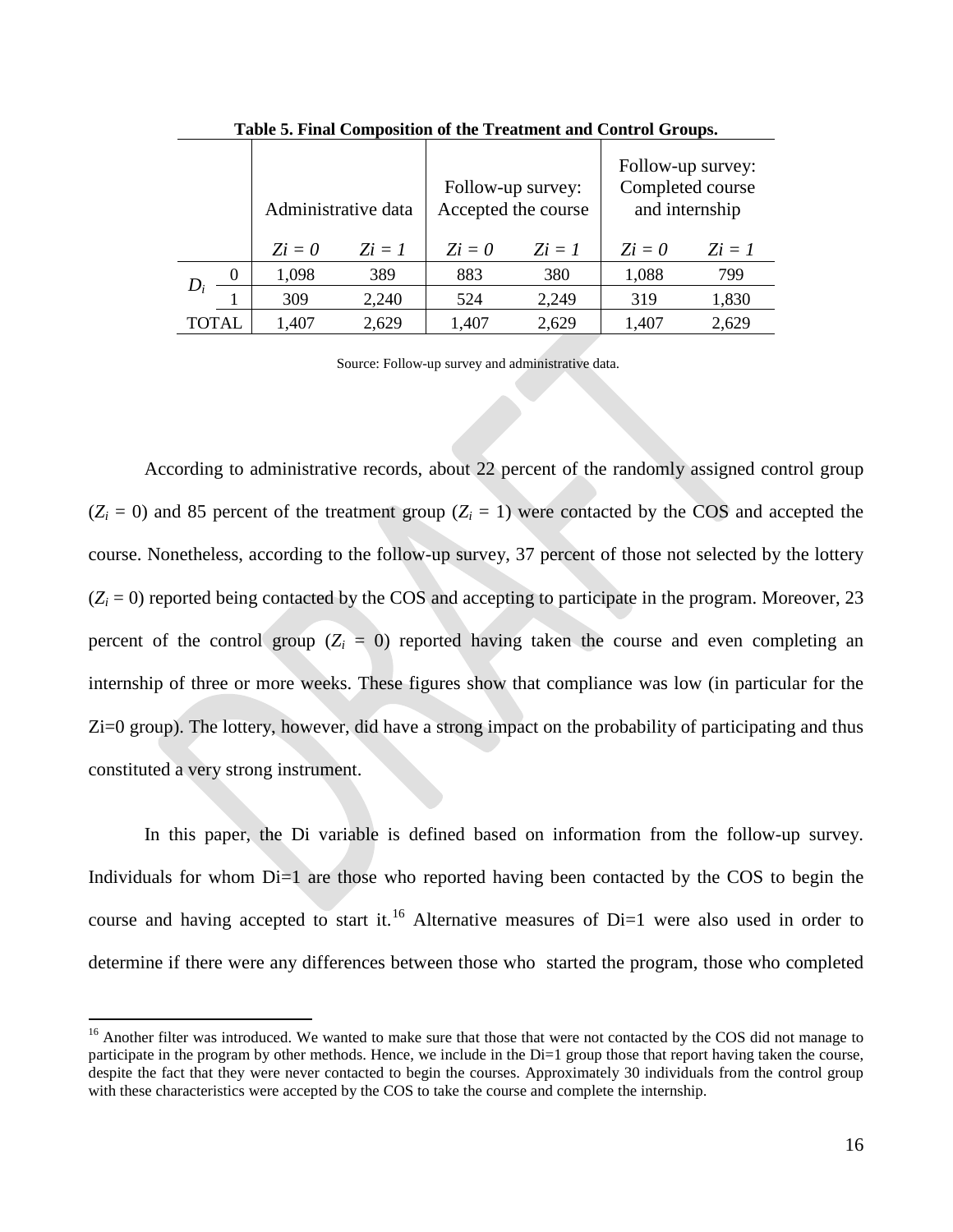the classroom training, and those who also completed the internship.<sup>[17](#page-17-0)</sup> The results are robust to alternative definitions.<sup>[18](#page-17-1)</sup>

#### **4) Results**

The outcomes explored in this paper can be classified into the following three categories:

- **labor market outcomes**
- **outcomes related to youth behavior and life style, perceptions and expectations**
- **measurements of socio-emotional skills.**

We estimated the impact of the program on all of these outcomes for the complete sample and for various subgroups defined by gender, age, education, region and course.<sup>[19](#page-17-2)</sup> In addition, in order to interpret the results, we looked at the relationship between the non-cognitive measures and labor market outcomes.

#### **Labor Market Outcomes**

Selected labor market outcomes in the follow-up survey by random assignment status are presented in Tables 6 and 7. In terms of employment rate, Table 6 shows that there are only minor differences between Zi=0 and Zi=1: employment is 62.5 and 61.6 percent respectively.

<span id="page-17-0"></span> $17$  A decomposition of the initial Di=1 group by level of participation in the program is presented in Chart A1 in the Appendix.

<span id="page-17-1"></span> $18$ <sup>18</sup> These estimations are available upon request.

<span id="page-17-2"></span><sup>&</sup>lt;sup>19</sup> We present the most relevant outcomes in the paper. The complete set of regressions is available from the authors upon request. The estimation for the different subpopulations compares individuals from the treatment and control groups within each specific subpopulation. So, for example, the ATT coefficients of Santo Domingo compare individuals from the treatment group in Santo Domingo with individuals from the control group in Santo Domingo. This applies even to the type of course subpopulations, as there are individuals both in the treatment and the control groups for each type of course.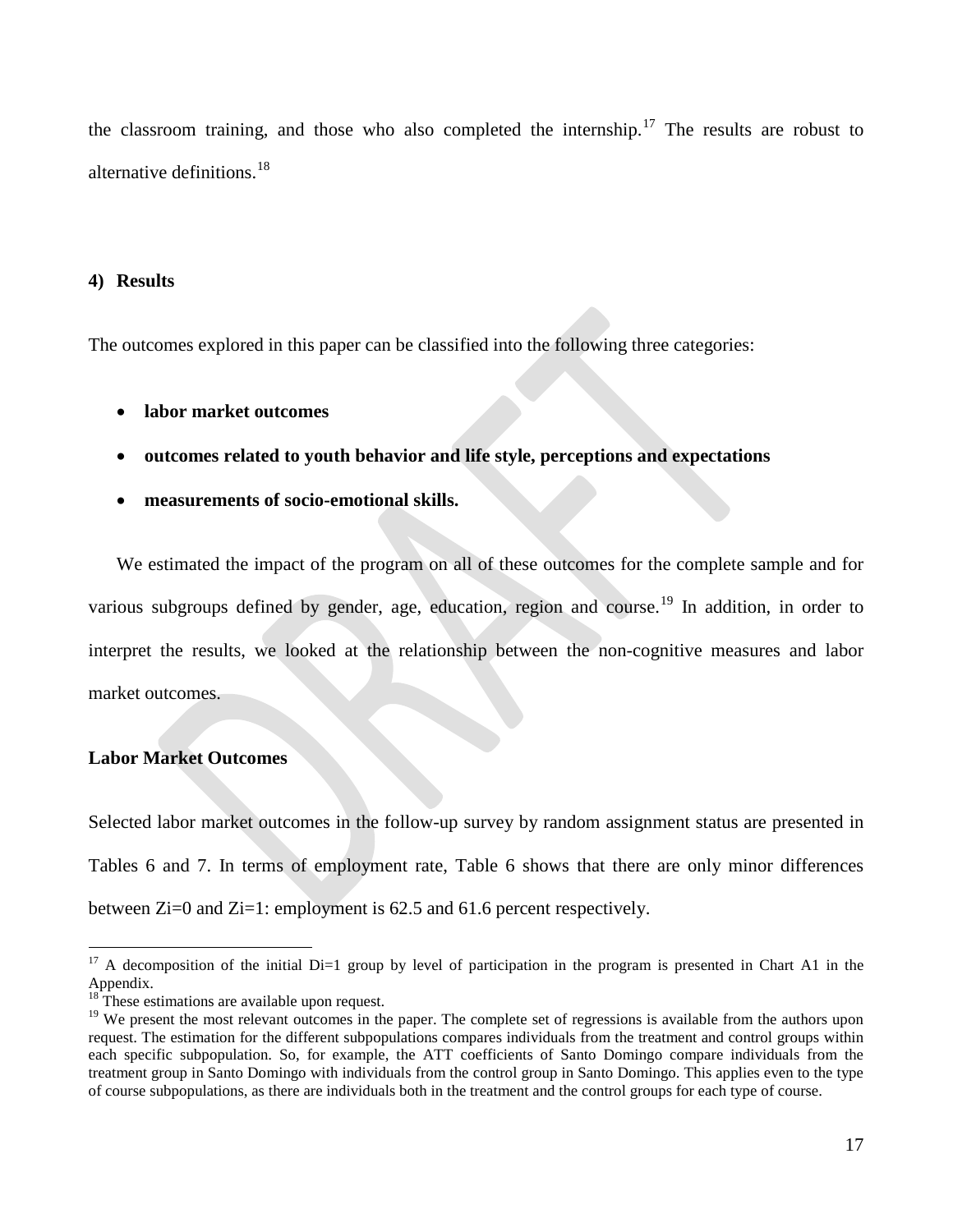| Outcome                                    | $Z_i = 0$ | $Z_i = 1$ |
|--------------------------------------------|-----------|-----------|
| Employed                                   | 62.5%     | 61.6%     |
| Agriculture and mining                     | 1.95%     | 1.49%     |
| Industry                                   | 9.60%     | 8.29%     |
| Services                                   | 88.5%     | 90.2%     |
| Duration of current job (months)           | 16.21     | 15.48     |
| Permanent Job                              | 42.2%     | 41.7%     |
| Employed at large firms <sup>a</sup>       | 12.7%     | 13.2%     |
| Salaried workers                           | 35.2%     | 36.4%     |
| Unpaid workers                             | 2.92%     | 2.75%     |
| Self-employed workers                      | 20.8%     | 19.5%     |
| Workers w/labor risk insurance             | 9.97%     | 11.08%    |
| Workers with health insurance              | 17.4%     | 18.0%     |
| Workers with written contract              | 12.7%     | 13.8%     |
| Weekly worked days                         | 5.12      | 5.08      |
| Weekly worked hours                        | 38.83     | 38.25     |
| Wants to work more hours                   | 43.4%     | 42.9%     |
| Wants to change current job                | 50.4%     | 48.9%     |
| Workers seeking another job                | 17.7%     | 19.1%     |
| Monthly wage (Dominican peso) <sup>b</sup> | 2464.1    | 2535.5    |
| Hourly wage (Dominican peso) <sup>b</sup>  | 18.38     | 18.26     |

**Table 6. Employment Characteristics in the Follow-up Survey**

Source: Follow-up survey.

Note: Outcomes are unconditional on employment status.

a: Large firms are those that employ 51 or more employees.

b: One Dominican Peso = 0.026 US Dollar (April, 2011).

Labor force participation is examined in Table 7. Female inactivity is larger for individuals assigned to the control group, while the opposite is true for employment and unemployment. Male inactivity and employment are higher for individuals assigned to the control group, while unemployment is higher for individuals assigned to the treatment group.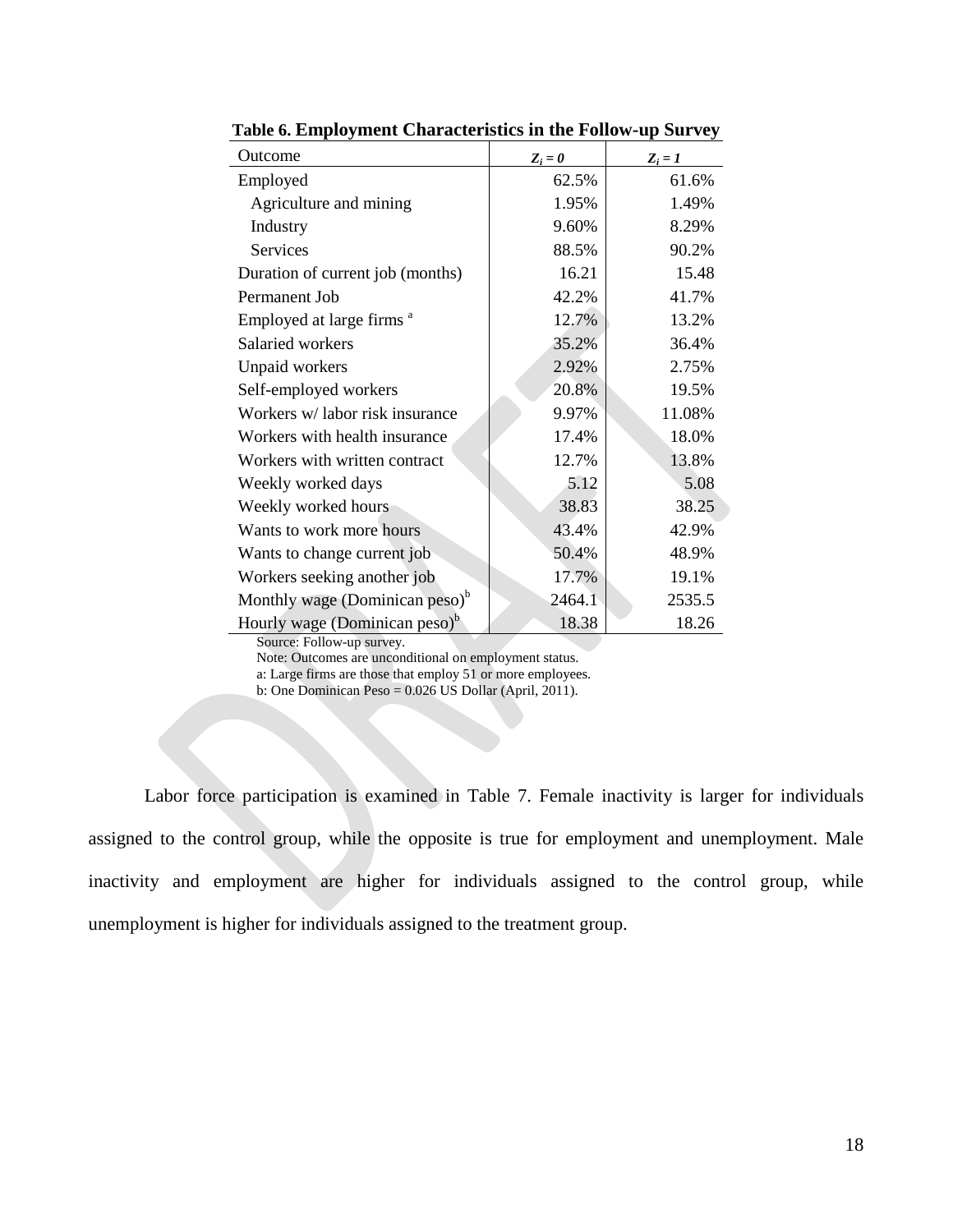| Outcome    | $Z_i = 0$ | $Z_i = I$ |
|------------|-----------|-----------|
| All        |           |           |
| Employed   | 62.2%     | 61.7%     |
| Unemployed | 21.2%     | 23.4%     |
| Inactive   | 16.6%     | 14.9%     |
|            |           |           |
| Male       |           |           |
| Employed   | 80.2%     | 76.6%     |
| Unemployed | 15.0%     | 18.5%     |
| Inactive   | 4.9%      | 4.8%      |
|            |           |           |
| Female     |           |           |
| Employed   | 51.0%     | 53.1%     |
| Unemployed | 25.0%     | 26.2%     |
| Inactive   | 24.0%     | 20.7%     |

**Table 7. Labor Force Participation Status in the Follow-up Survey.**

Source: Follow-up survey.

Graphs 1 and 2 below show the employment history of individuals assigned to the treatment and control groups in the overall sample and in Santo Domingo. Taking into account the findings from the previous evaluation, program operators expected to find larger impacts in Santo Domingo because of its labor market dynamics. As expected, there were no significant differences in the months before the program started, particularly in the two to three months before registration took place. There were negative differences while trainees were taking the courses, and there was a catch-up after the courses. Overall, there were no impacts on employment, and in Santo Domingo there seems to be a positive difference in the months closer to the follow-up survey.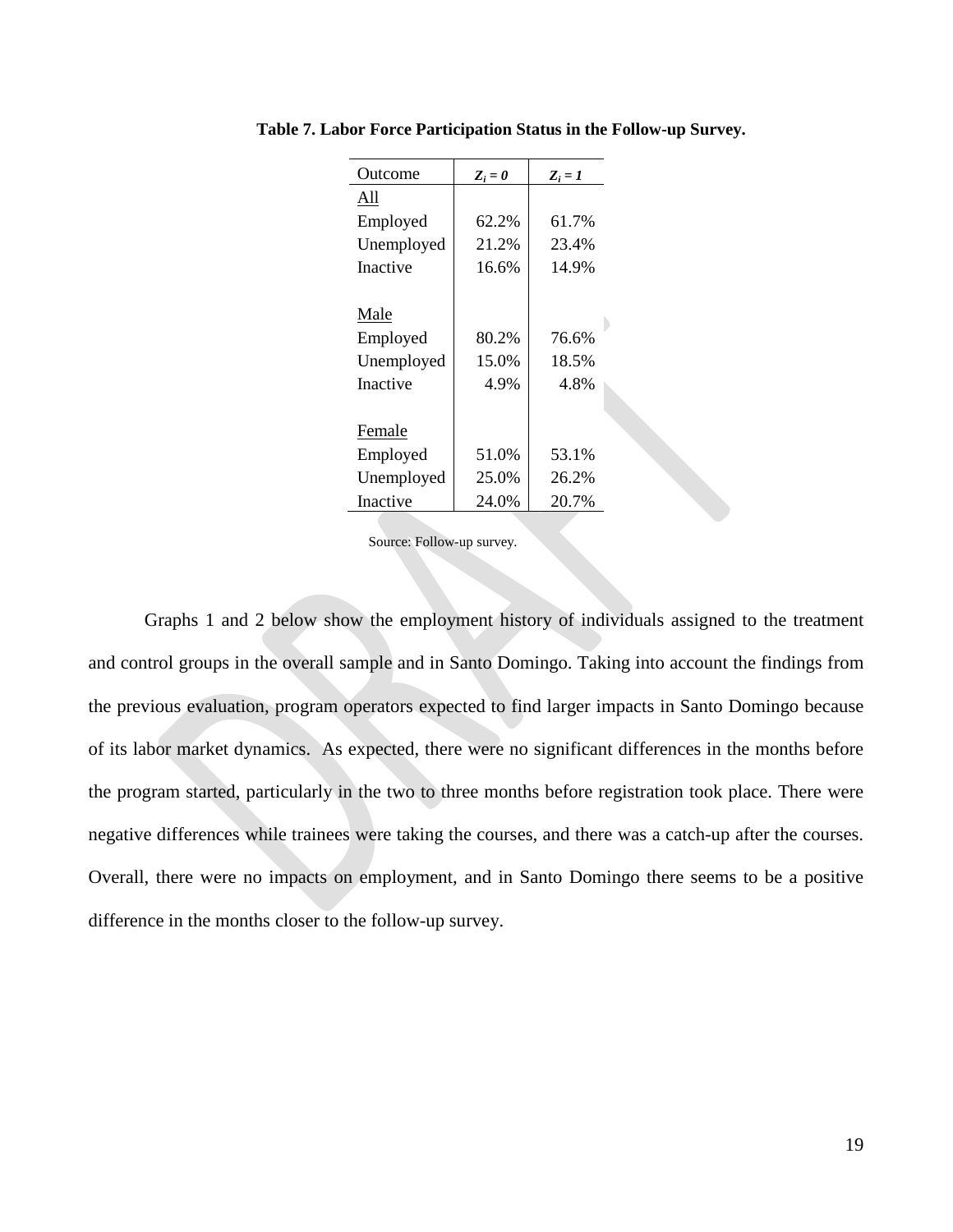

**Graph 1. Work History According to Retrospective Declaration**

**Graph 2: Work History According to Retrospective Declaration in Santo Domingo.**



Source: Follow-up survey.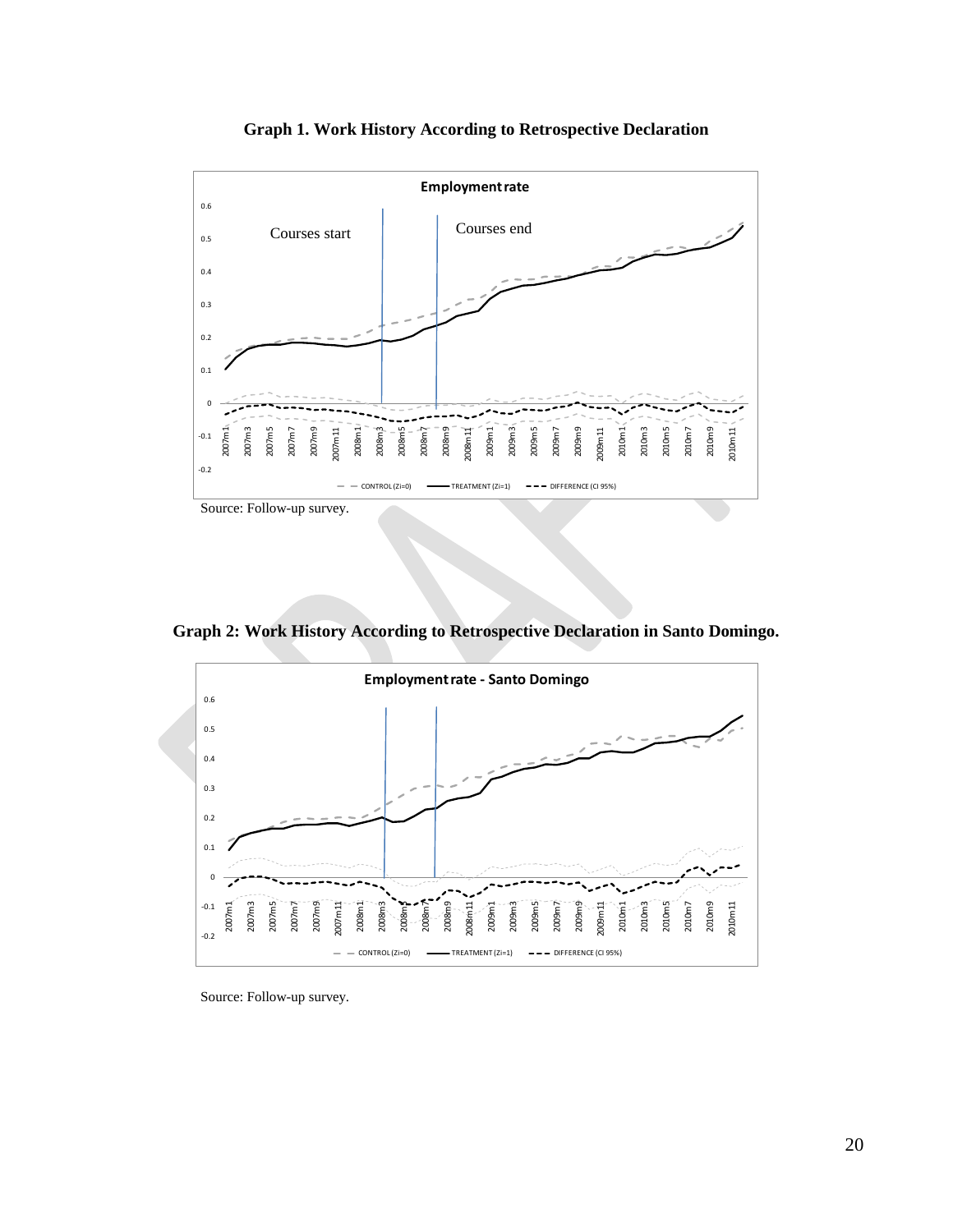Tables 8 shows the ITT estimates for the standard labor market outcomes. Although the program had no statistically significant impact on employment, for men it had significant impacts on formality, measured as employer provided health insurance or as having a written contract. Males assigned to the treatment group are four percentage points more likely to get a job in the formal sector than males assigned to the control group. This represents an impact of 17 percent over the control group average.<sup>[20](#page-21-0)</sup> As shown in the last column, the results are particularly strong for males in Santo Domingo.

There is no impact on monthly earnings for the complete sample. However estimates for monthly earnings conditional on being employed show that the program does have a positive statistically significant impact. Among those employed, individuals assigned to the treatment group have monthly earnings seven percent higher than individuals assigned to the control group. This holds for women in general, and for men in Santo Domingo.

There also seems to be a relation with the duration of unemployment, which is longer for males assigned to the treatment group than for males assigned to the control group. This could reflect the fact that males assigned to the treatment group are searching for better quality jobs even if these are harder to find, or that they have higher reservation wages.

<span id="page-21-0"></span> $20$  This is consistent with the results from the first evaluation of the program, and with evaluations of similar programs that report impacts on the probability of getting formal employment (Attanasio et al (2011), Ibarraran and Rosas (2009)).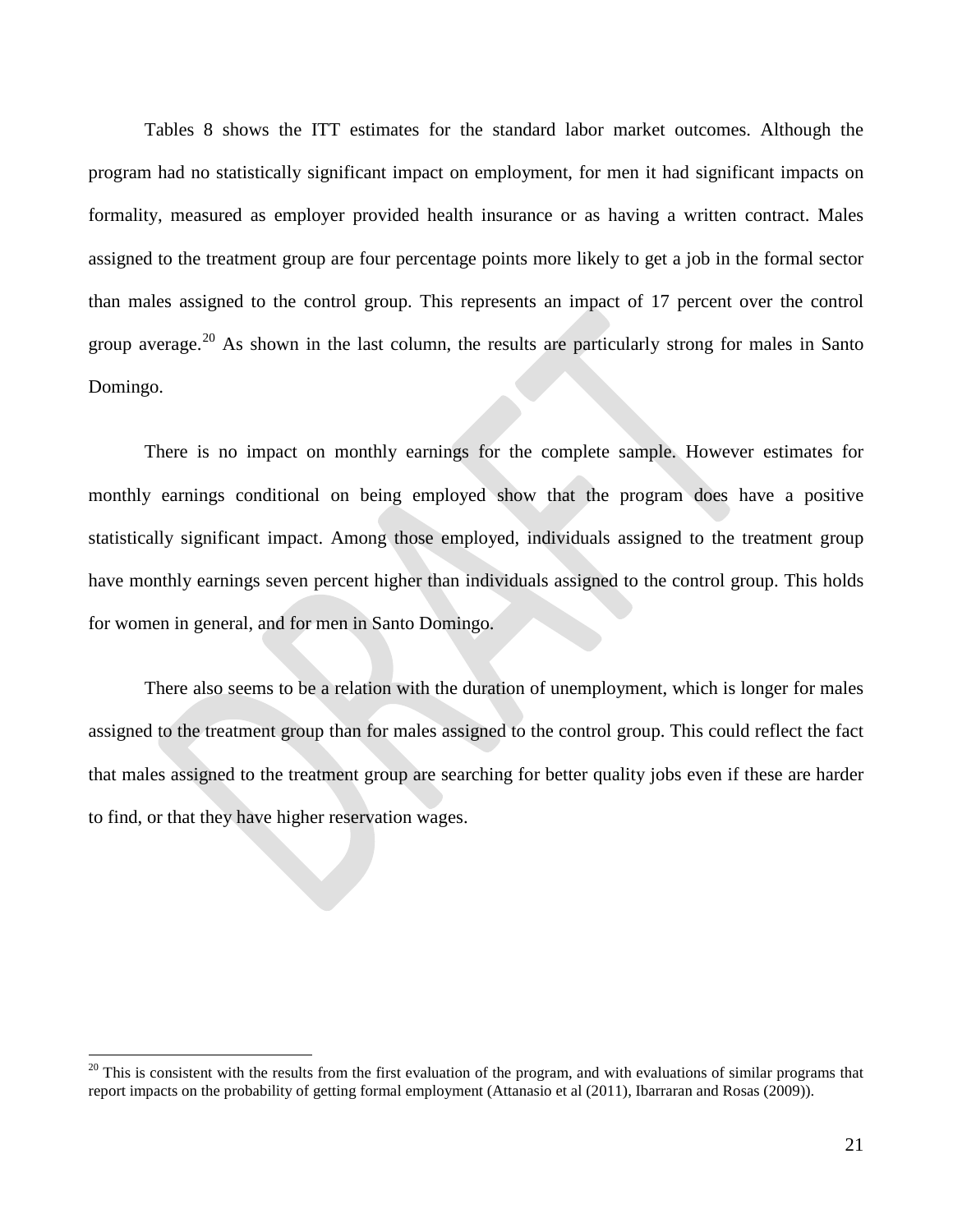| <b>Intention to Treat Effect</b>        | (1)        | (2)        | (3)        | (1)              | (1)        | (2)        |
|-----------------------------------------|------------|------------|------------|------------------|------------|------------|
|                                         |            |            |            |                  | <b>SD</b>  |            |
| Outcomes                                | All        | Women      | Men        | Santo<br>Domingo | Women      | SD Men     |
|                                         |            |            |            |                  |            |            |
| <b>Employed</b>                         | $-0.0127$  | 0.0069     | $-0.0244$  | 0.0035           | 0.0317     | $-0.0285$  |
|                                         | (0.0178)   | (0.0237)   | (0.0234)   | (0.0334)         | (0.0436)   | (0.0418)   |
| Zi=0 Mean                               | 0.625      | 0.516      | 0.797      | 0.599            | 0.519      | 0.752      |
| <b>Employed with health insurance</b>   | 0.0124     | 0.0024     | $0.0423*$  | 0.0244           | $-0.0048$  | $0.1079**$ |
|                                         | (0.0127)   | (0.0147)   | (0.0235)   | (0.0209)         | (0.0253)   | (0.0411)   |
| Zi=0 Mean                               | 0.169      | 0.128      | 0.235      | 0.166            | 0.146      | 0.206      |
|                                         |            |            |            |                  |            |            |
| <b>Employed with written contract</b>   | $0.0183*$  | 0.0111     | $0.0430**$ | 0.0161           | $-0.0063$  | $0.0893**$ |
|                                         | (0.0107)   | (0.0128)   | (0.0203)   | (0.0189)         | (0.0246)   | (0.0358)   |
| Zi=0 Mean                               | 0.123      | 0.0924     | 0.171      | 0.127            | 0.108      | 0.163      |
| <b>Monthly earnings</b>                 | 192.5509   | 249.2847   | 284.2723   | 393.8667         | 380.8441   | 591.6433   |
|                                         | (170.2102) | (163.3309) | (298.4813) | (358.8349)       | (325.2659) | (652.0422) |
| Zi=0 Mean                               | 2946       | 1932       | 4558       | 3074             | 2309       | 4527       |
| Ln monthly earnings                     | $0.0866**$ | $0.1425**$ | 0.0931     | $0.1682**$       | 0.1605     | $0.2190*$  |
|                                         | (0.0436)   | (0.0644)   | (0.0586)   | (0.0736)         | (0.1085)   | (0.1185)   |
| Zi=0 Mean                               | 8.223      | 7.999      | 8.441      | 8.306            | 8.167      | 8.479      |
| Labor force participation               | 0.0109     | 0.0153     | 0.0136     | 0.0143           | 0.0191     | 0.0165     |
|                                         | (0.0128)   | (0.0192)   | (0.0129)   | (0.0222)         | (0.0321)   | (0.0256)   |
| Zi=0 Mean                               | 0.837      | 0.771      | 0.942      | 0.846            | 0.799      | 0.936      |
| <b>Duration of unemployment (weeks)</b> | 2.6994**   | 2.0906     | 3.4542**   | 0.7825           | 1.4161     | $-0.9038$  |
|                                         | (1.1297)   | (1.5952)   | (1.5079)   | (2.0976)         | (2.8280)   | (2.5909)   |
| Zi=0 Mean                               | 8.883      | 11.24      | 5.143      | 11.75            | 12.98      | 9.402      |
| Hours job-seeking in last working day   | $0.0620**$ | 0.0475     | $0.0901**$ | $0.1035**$       | $0.1100**$ | 0.1175     |
|                                         | (0.0247)   | (0.0293)   | (0.0448)   | (0.0484)         | (0.0459)   | (0.1068)   |
| Zi=0 Mean                               | 0.104      | 0.0944     | 0.119      | 0.113            | 0.0794     | 0.177      |
| Observations                            | 3,761      | 2,350      | 1,411      | 1,197            | 797        | 400        |

#### **Table 8: ITT estimation on selected labor market outcomes**

Robust standard errors clustered at the course level in parentheses. COS fixed effects included in the estimation.

\*\*\* p<0.01, \*\* p<0.05, \* p<0.1

One US dollar = 35 Dominican pesos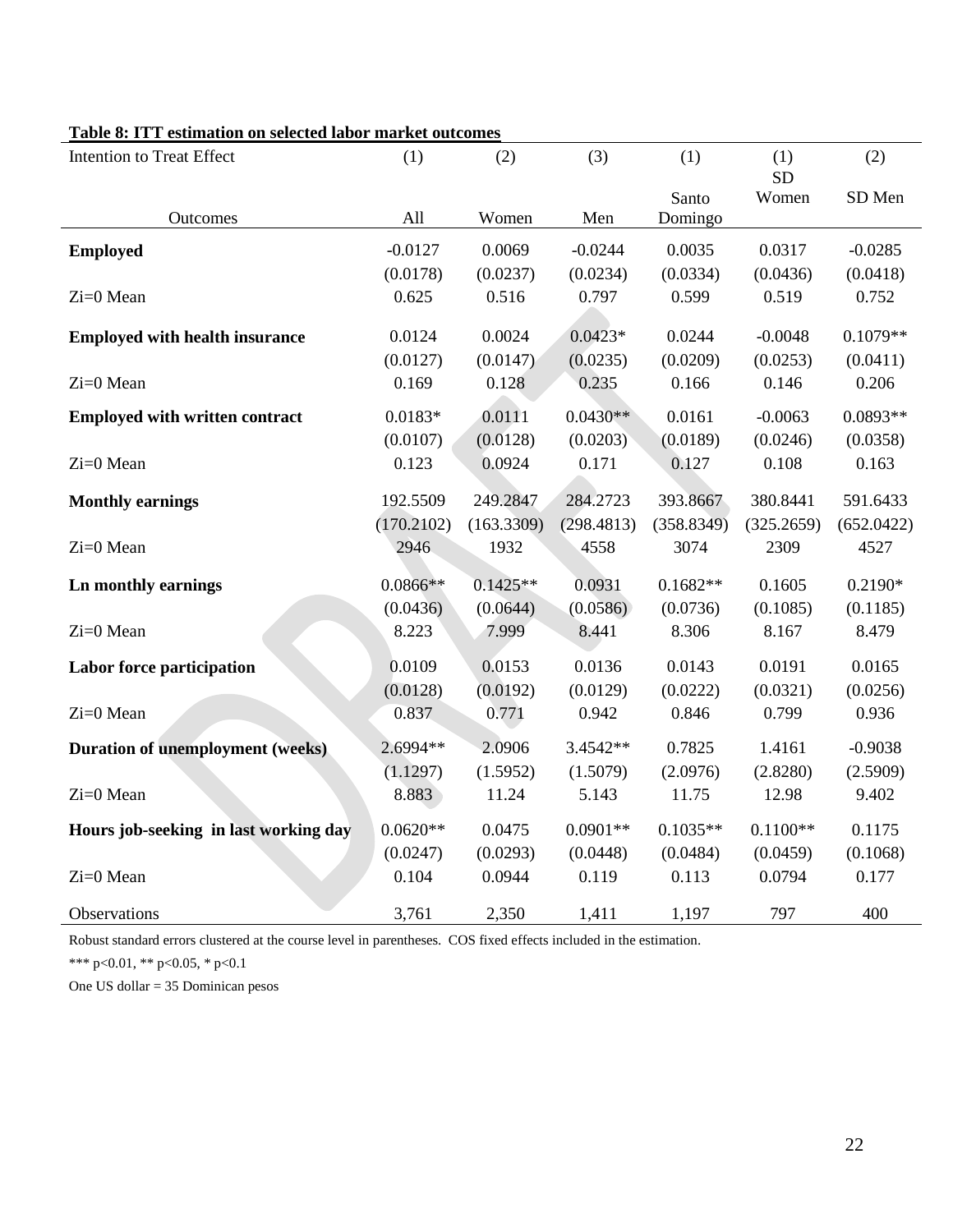#### **Risky Behavior and Pregnancy, Perceptions and Expectations**

An important element of the life skills component is to enable young people to plan and think about their future in a more serious and organized manner. By giving them elements to increase their selfesteem and develop their personal abilities to compete in the labor market, young people can become more optimistic about their future and realize the importance of making the adequate decisions today, which may influence their risky behaviors. Hence, a first step in the success of the life skills component is raising young people' expectations about their future, as this should encourage them to engage in positive behaviors (which become more "profitable") and prevent them from undertaking negative ones (which become more "costly").

Table 9 presents, for all females in the sample regardless of their marital status, the impact of the program on pregnancy at the time of the follow-up survey. The estimates indicate that the program had a statistically significant negative impact on the probability of being pregnant. Females in the treatment group were on average two percentage points less likely to be pregnant than females in the control group. It is worth noting that this effect was driven by the group of females between 16 and 19 years old. Hence, the program was effective in reducing teenage pregnancy, which as discussed in the introduction has impact on their future labor market outcomes. ITT estimates for other risky behaviors such as consumption of alcohol, cigarettes, drugs and lottery were also computed. However, while the individuals assigned to the treatment group seemed to spend on average less money on consumption of these goods than the individuals assigned to the control group, the differences were not statistically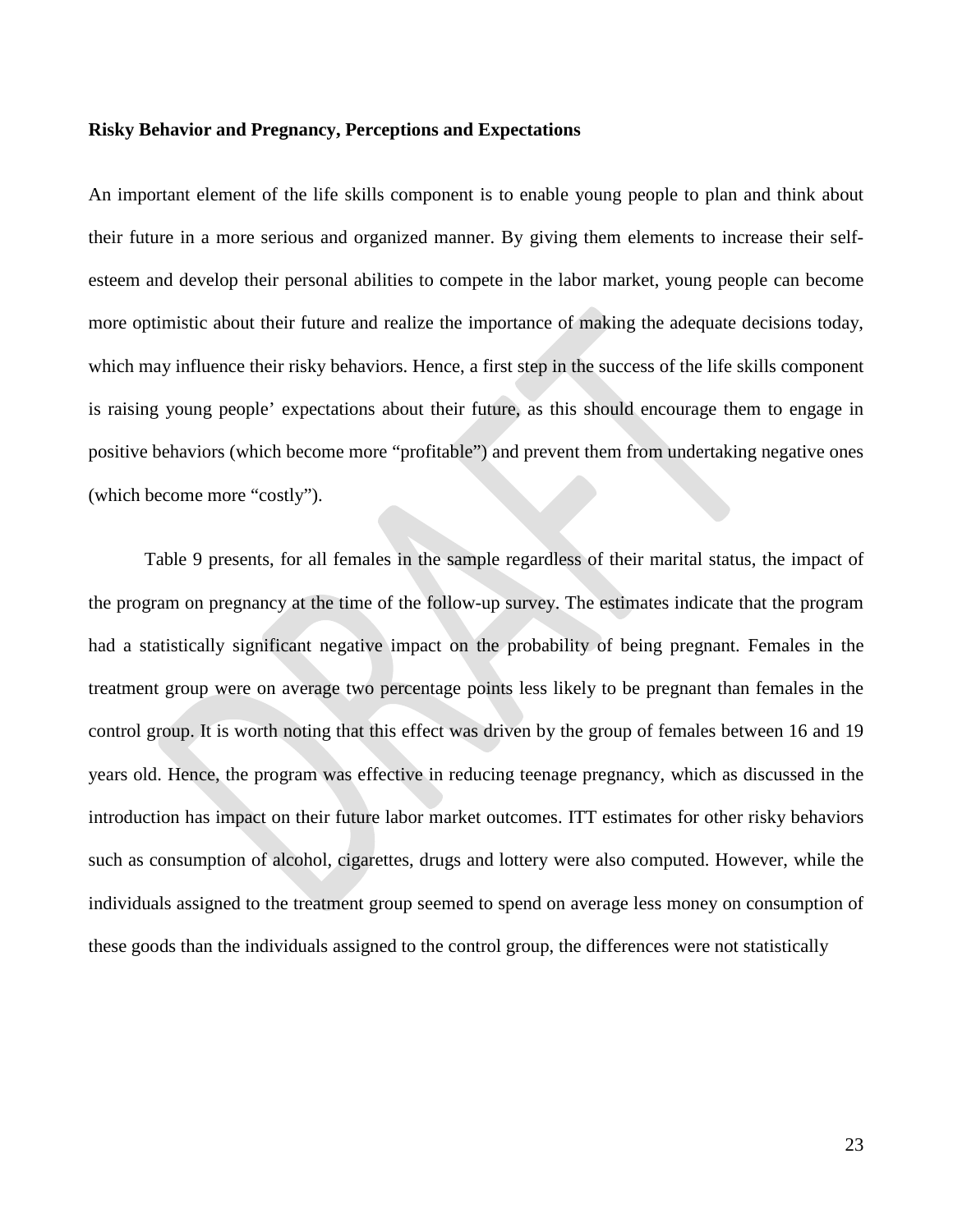| Table 9: ITT estimation on pregnancy |             |            |           |          |            |            |
|--------------------------------------|-------------|------------|-----------|----------|------------|------------|
| Intention to Treat                   |             |            |           |          |            |            |
| Effect                               | (1)         | (2)        | (3)       | (4)      | (5)        | (6)        |
|                                      |             |            |           |          |            | Incomplete |
|                                      | All         | Age        | Age       | Age      | Incomplete | High       |
| <b>Outcomes</b>                      | women       | 16-19      | 20-24     | >24      | Elementary | School     |
|                                      |             |            |           |          |            |            |
| Pregnant                             | $-0.0226**$ | $-0.0492*$ | $-0.0157$ | 0.0053   | $-0.0478$  | $-0.0195$  |
|                                      | (0.0110)    | (0.0292)   | (0.0182)  | (0.0160) | (0.0298)   | (0.0147)   |
| $Zi=0$ Mean                          | 0.0810      | 0.115      | 0.0811    | 0.0472   | 0.118      | 0.0785     |
|                                      |             |            |           |          |            |            |
| Observations                         | 2,350       | 599        | 1,098     | 653      | 467        | 1,331      |

#### **Table 9: ITT estimation on pregnancy**

Robust standard errors clustered at the course level in parentheses. COS fixed effects included. \*\*\* p<0.01, \*\* p<0.05, \* p<0.1

Results for perceptions and expectations are presented in table 10. The project has a positive impact in improving youth perceptions about their current situation and about their expectations regarding the future.<sup>[21](#page-24-0)</sup> On average, individuals assigned to the treatment group are more likely to consider having a very good health than those in the control group, and are more likely to have higher expectations about their future in topics related to their education level, neighborhood, owning a business, having the desired job, completing professional aspirations, having a better life in 20 years, offering their children a better life, and having a wealthier position and more social recognition in 10 years.<sup>[22](#page-24-1)</sup> These impacts are stronger for females and younger individuals. In other words, it is women and adolescents that seem to get more optimistic when assigned to the program. Estimates for expectations of negative situations such as getting HIV-AIDS, dying violently or being involved in criminal activities were also estimated. However, there was no statistically significant impact on these

<span id="page-24-0"></span><sup>&</sup>lt;sup>21</sup> The control group mean reveals that Dominican youth are very optimistic to begin with. Hence, improvements in the treatment group are with respect to a very high starting point.

<span id="page-24-1"></span> $^{22}$  In this context in which youth have not even completed high school, expectations of a better education level refer to going back to school or continuing to take training courses of the sort of the JE program.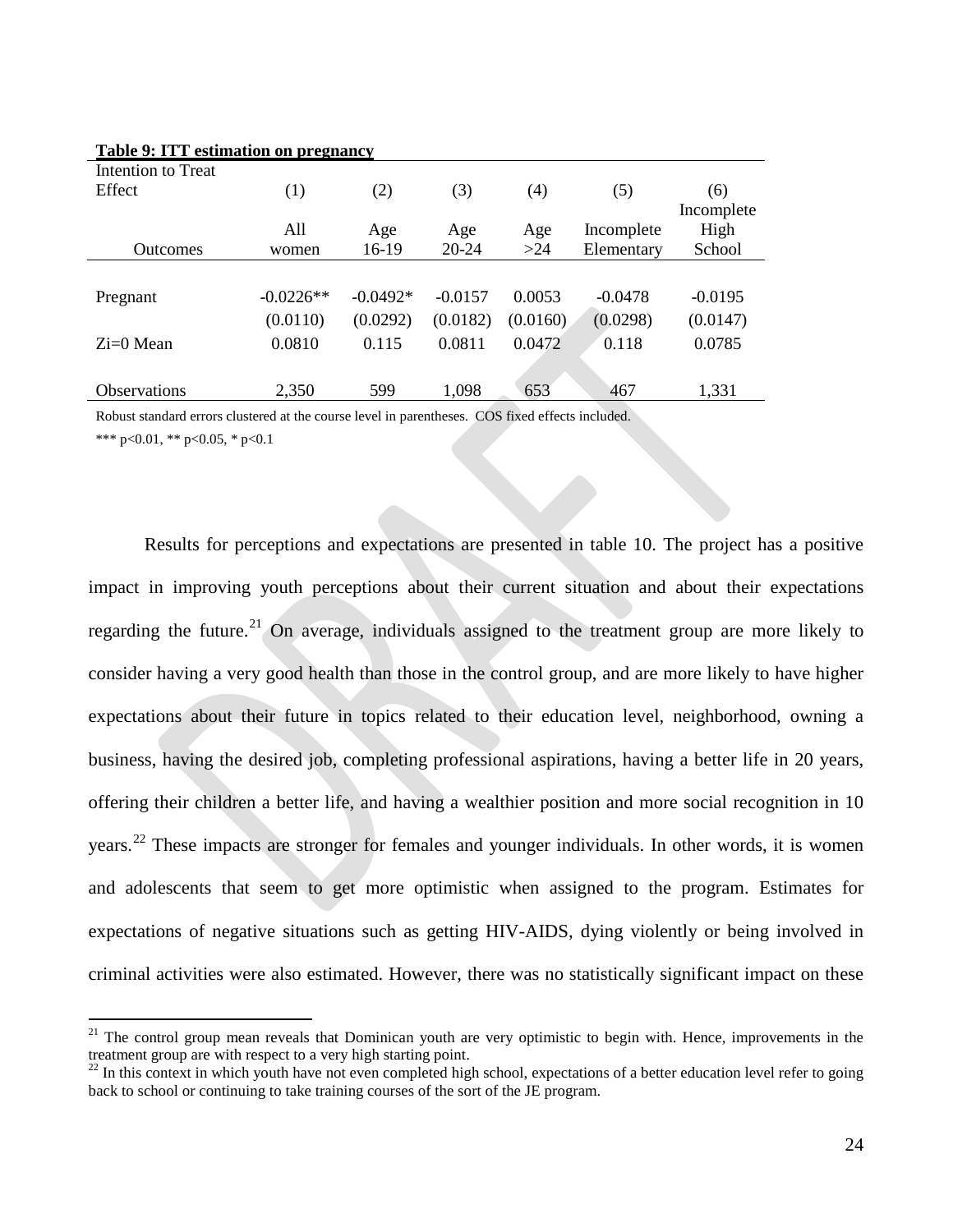expectations, which is in line with a positive outcome bias in which respondents are more likely to see themselves reflected in positive than in negative situations.

| Table 10: ITT estimation on expectations                 |            |             |           |             |             |             |
|----------------------------------------------------------|------------|-------------|-----------|-------------|-------------|-------------|
| Intention to Treat Effect                                | (1)        | (2)         | (3)       | (4)         | (5)         | (6)         |
|                                                          |            |             |           | Age         | Age         | Age         |
| Outcomes                                                 | All        | Women       | Men       | 16-19       | $20 - 24$   | $>24$       |
| Considers having very good health (%)                    | $0.0386**$ | $0.0382**$  | $0.0533*$ | 0.0321      | $0.0646***$ | 0.0085      |
|                                                          | (0.0151)   | (0.0181)    | (0.0272)  | (0.0291)    | (0.0245)    | (0.0288)    |
| Zi=0 Mean                                                | 0.287      | 0.222       | 0.392     | 0.315       | 0.291       | 0.244       |
| <b>Expectations: Having a better education level</b>     | $0.0577*$  | $0.1021***$ | $-0.0023$ | $0.1063*$   | $0.0809*$   | $-0.0441$   |
|                                                          | (0.0299)   | (0.0389)    | (0.0444)  | (0.0558)    | (0.0427)    | (0.0646)    |
| Zi=0 Mean                                                | 4.180      | 4.175       | 4.189     | 4.236       | 4.143       | 4.186       |
|                                                          |            |             |           |             |             |             |
| <b>Expectations: Living in a better neighborhood</b>     | 0.0477     | $0.1077**$  | $-0.0515$ | $0.1045*$   | 0.0359      | 0.0582      |
|                                                          | (0.0330)   | (0.0426)    | (0.0523)  | (0.0619)    | (0.0475)    | (0.0760)    |
| Zi=0 Mean                                                | 3.898      | 3.886       | 3.918     | 3.840       | 3.932       | 3.904       |
|                                                          |            |             |           |             |             |             |
| <b>Expectations: Owning a business</b>                   | 0.0553     | $0.0968**$  | $-0.0085$ | $0.1699**$  | 0.0271      | 0.0295      |
|                                                          | (0.0384)   | (0.0483)    | (0.0637)  | (0.0832)    | (0.0541)    | (0.0781)    |
| Zi=0 Mean                                                | 3.759      | 3.728       | 3.809     | 3.609       | 3.813       | 3.842       |
| <b>Expectations: Completing professional aspirations</b> | $0.0684**$ | $0.0911***$ | 0.0353    | $0.1543***$ | 0.0582      | $-0.0163$   |
|                                                          | (0.0276)   | (0.0331)    | (0.0461)  | (0.0513)    | (0.0410)    | (0.0601)    |
| Zi=0 Mean                                                | 4.250      | 4.262       | 4.231     | 4.199       | 4.267       | 4.282       |
|                                                          |            |             |           |             |             |             |
| <b>Expectations: Having a better life in 20 years</b>    | $0.0543**$ | $0.0590*$   | 0.0565    | $0.1811***$ | 0.0057      | 0.0230      |
|                                                          | (0.0249)   | (0.0317)    | (0.0419)  | (0.0518)    | (0.0316)    | (0.0573)    |
| Zi=0 Mean                                                | 4.455      | 4.471       | 4.429     | 4.386       | 4.502       | 4.443       |
| <b>Expectations: Children having a better life</b>       | 0.0360     | 0.0426      | 0.0124    | $0.1224**$  | $-0.0017$   | 0.0387      |
|                                                          | (0.0238)   | (0.0298)    | (0.0396)  | (0.0481)    | (0.0338)    | (0.0487)    |
| Zi=0 Mean                                                | 4.523      | 4.544       | 4.489     | 4.472       | 4.543       | 4.546       |
|                                                          |            |             |           |             |             |             |
| <b>Expectations: Wealth position in 10 years</b>         | $0.0677**$ | $0.1057***$ | 0.0049    | 0.0731      | 0.0272      | $0.1742***$ |
|                                                          | (0.0278)   | (0.0353)    | (0.0472)  | (0.0532)    | (0.0392)    | (0.0633)    |
| Zi=0 Mean                                                | 3.932      | 3.943       | 3.915     | 3.950       | 3.974       | 3.821       |
|                                                          |            |             |           |             |             |             |
| Observations                                             | 3,761      | 2,350       | 1,411     | 1,068       | 1,814       | 879         |

Robust standard errors clustered at the course level in parentheses. COS fixed effects included in the estimation.

\*\*\* p<0.01, \*\* p<0.05, \* p<0.1

Expectations are measured in a 1 (very unlikely) to 5 (very likely)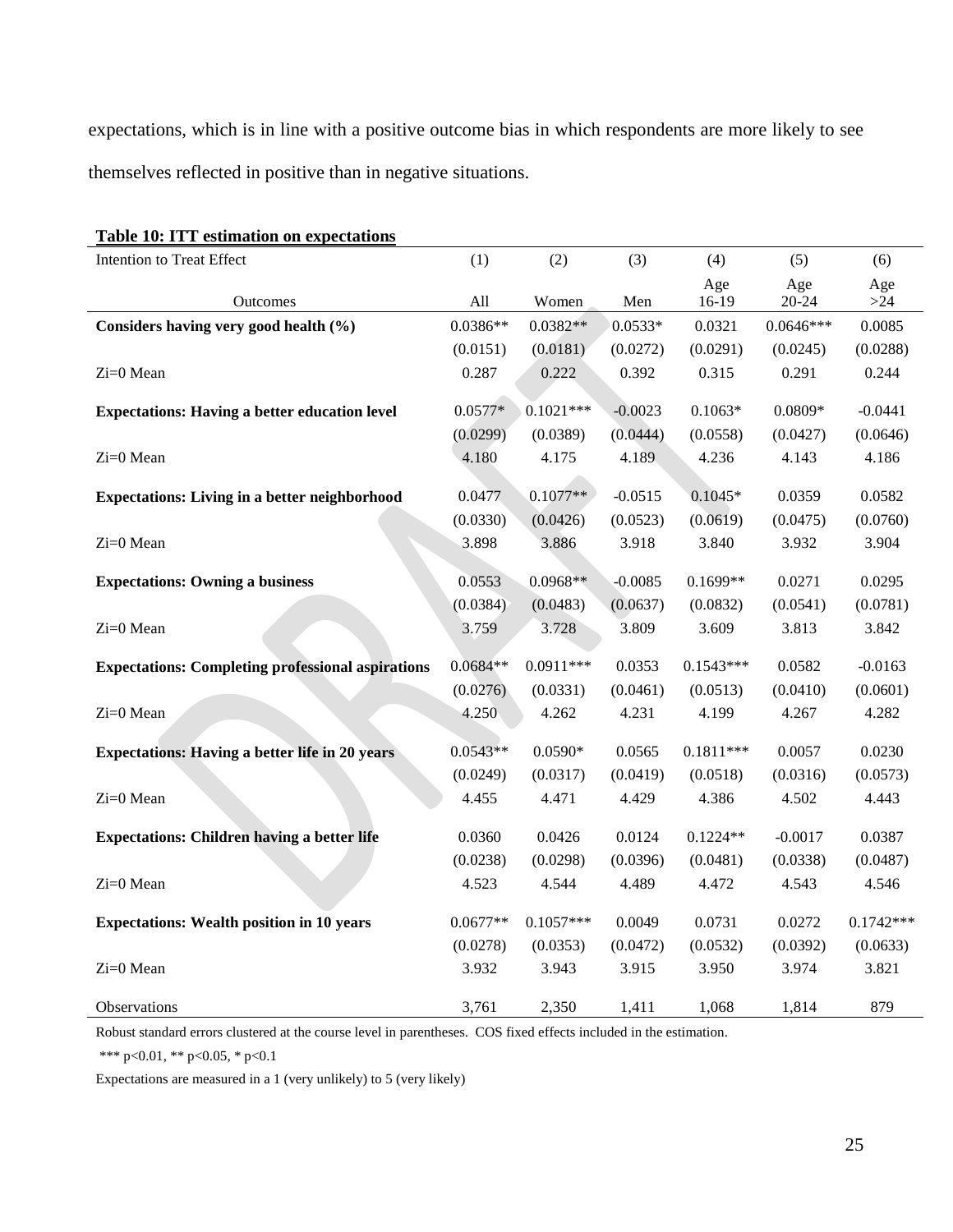#### **Life Skills**

A contribution of this paper is to present empirical evidence on the impacts of training on life skills. For this purpose, the Social and Personal Competencies Scale, CPS for its Spanish acronym (*Escala de Competencias Personales y Sociales*) was developed in July 2010 by a team of experts to evaluate the life skills component of the program. The CPS is a non-cognitive test that measures the effectiveness of the life skills module of the program in developing positive attitudes and values. The test measures six basic competencies: leadership, behavior in situations of conflict, self-esteem, abilities to relate with others, order, and empathy and communication skills. It produces a general score and a specific score for each of these dimensions. A higher score in the scale is associated with a higher level of development in the social and personal competencies.

We also used the Rosenberg and Grit scales, which are standard and proven methodologies in psychology to measure personality traits and socio-emotional competence. The Rosenberg Scale is a professional instrument used in clinical practice to measure self-esteem levels.<sup>[23](#page-26-0)</sup> The test is composed of 10 questions that should take between one to three minutes to answer. A higher score on the scale is associated with a higher level of self-esteem (Brea, 2010). The Grit Scale focuses on determination and strength of mind.<sup>[24](#page-26-1)</sup> It measures persistency of effort, enthusiasm about long term goals, consistency of interests, and ambition. The instrument consists of 13 questions that can be completed in one to four minutes. Higher scores on the Grit Scale are associated with higher levels of determination and motivation during long periods of time despite failure or adversity (Brea, 2010).

Scores for our sample were all estimated as described in Brea (2010). Results are presented in

<span id="page-26-0"></span> $^{23}$  The Rosenberg Scale was first presented in 1965 and later revised in 1989, and it has been validated in 53 countries and translated into 28 languages. See Rosenberg (1989).<br><sup>24</sup> The Grit Scale was created in 2007 and later revised in 2009. See Duckworth et al. (2007).

<span id="page-26-1"></span>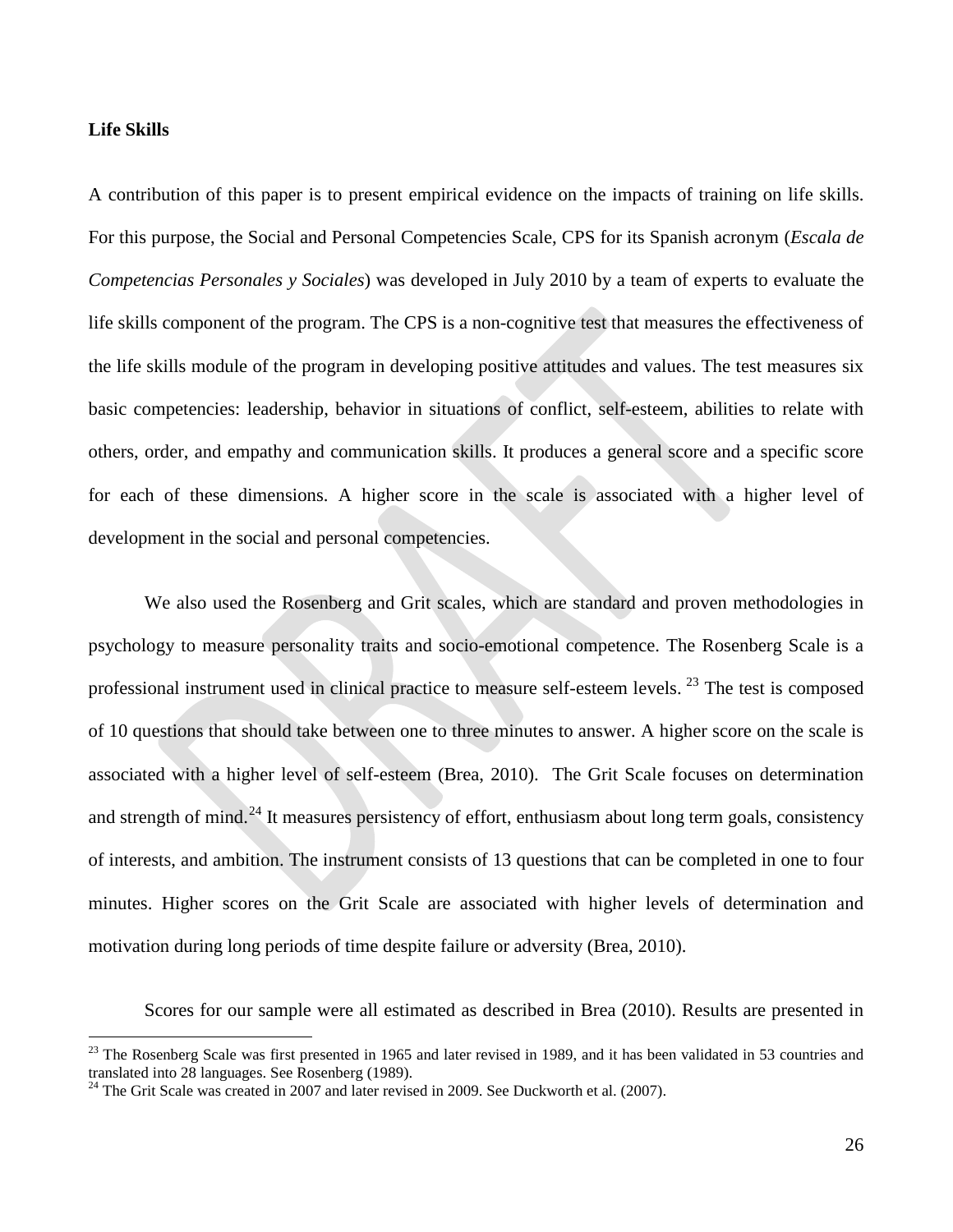terms of standard deviations in order to ease interpretation. As shown in table 11, the program has a positive and statistically significant impact in most CPS measures. On average, the total CPS score of individuals assigned to the treatment group is 0.11 standard deviations higher than the score of individuals assigned to the control group. Impacts of similar magnitudes hold for CPS scores on leadership, behavior in situations of conflict, self-esteem, and order and self-organization. There are no impacts on the CPS scores on abilities to relate with others and empathy and communication skills.<sup>[25](#page-27-0)</sup> For most of the indicators these results hold for both males and females, but the impact on males tends to be larger. By groups, the impact concentrates on the youngest individuals, on the better educated - incomplete high school is the highest education level to be eligible for the program-- and in Santo Domingo.

While the program did not have an impact on the Rosenberg Scale for the complete sample, it increases the Rosenberg Scale of males in about 0.11 standard deviations. Looking at the impacts on the Grit Scale, the estimates show that the program had a positive and statistically significant effect in the total scale and in the sub-scales for persistency of effort and ambition. On average, the total Grit Scale of individuals assigned to the treatment group was 0.08 standard deviations higher than the score of individuals assigned to the control group. The impact on the subscales mentioned above is comparable in magnitude. As in the results for the CPS scale, impacts on the total Grit Scale and the different subscales concentrated and were stronger on the youngest individuals, the ones with higher educational attainment, and on those living in Santo Domingo. However, there was a sharp contrast on the results by gender, as in this case the impacts were only statistically significant for females.

<span id="page-27-0"></span> $25$  The results for the full set of CPS dimensions are available upon request.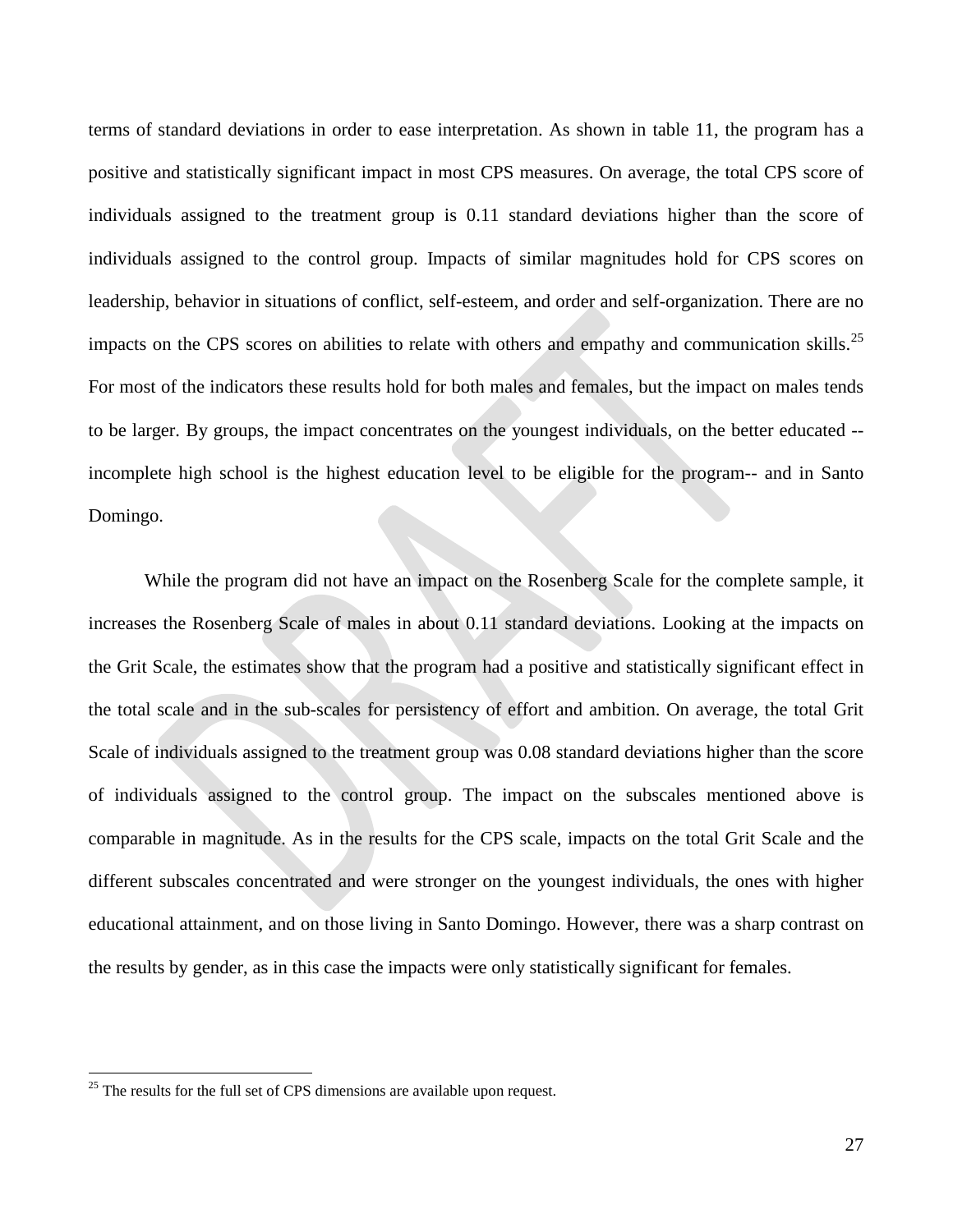|  | Table 11: ITT estimation on the CPS Scale |  |  |
|--|-------------------------------------------|--|--|
|  |                                           |  |  |

| Intention to Treat Effect            | (1)         | (2)        | (3)        | (4)          | (5)                              | (6)              |
|--------------------------------------|-------------|------------|------------|--------------|----------------------------------|------------------|
| Outcomes $((Xi-Xc)/\sigma c)$        | All         | Women      | Men        | Age<br>16-19 | Incomplete<br><b>High School</b> | Santo<br>Domingo |
| <b>Total CPS Score</b>               | $0.1025***$ | $0.0888**$ | $0.1364**$ | $0.1960***$  | $0.1095**$                       | $0.2584***$      |
|                                      | (0.0364)    | (0.0442)   | (0.0670)   | (0.0636)     | (0.0465)                         | (0.0609)         |
| CPS: Leadership                      | $0.0862**$  | 0.0552     | $0.1425**$ | $0.1585**$   | 0.0751                           | $0.1651***$      |
|                                      | (0.0357)    | (0.0441)   | (0.0607)   | (0.0637)     | (0.0464)                         | (0.0617)         |
| CPS: Behavior in situations of       |             |            |            |              |                                  |                  |
| conflict                             | $0.1049***$ | $0.1017**$ | $0.1128*$  | $0.2414***$  | $0.1023**$                       | $0.2693***$      |
|                                      | (0.0368)    | (0.0461)   | (0.0643)   | (0.0670)     | (0.0478)                         | (0.0639)         |
| CPS: Self-esteem                     | $0.0719**$  | 0.0444     | $0.1265**$ | $0.1590**$   | 0.0542                           | $0.1612**$       |
|                                      | (0.0358)    | (0.0449)   | (0.0612)   | (0.0650)     | (0.0442)                         | (0.0640)         |
| CPS: Abilities to relate with others | 0.0510      | 0.0459     | 0.0579     | $0.1133*$    | 0.0309                           | $0.1633**$       |
|                                      | (0.0369)    | (0.0457)   | (0.0633)   | (0.0647)     | (0.0455)                         | (0.0644)         |
| CPS: Order and self-organization     | $0.0966***$ | $0.0875**$ | $0.1124*$  | $0.1758***$  | 0.0702                           | $0.2412***$      |
|                                      | (0.0354)    | (0.0424)   | (0.0606)   | (0.0595)     | (0.0441)                         | (0.0607)         |
| Rosenberg's Scale                    | 0.0183      | $-0.0417$  | $0.1087*$  | 0.0734       | 0.0637                           | 0.0083           |
|                                      | (0.0364)    | (0.0439)   | (0.0608)   | (0.0667)     | (0.0462)                         | (0.0629)         |
| <b>Total Grit Scale</b>              | $0.0750**$  | $0.1019**$ | 0.0208     | $0.1451**$   | $0.1042**$                       | $0.1133**$       |
|                                      | (0.0373)    | (0.0446)   | (0.0642)   | (0.0661)     | (0.0476)                         | (0.0560)         |
| Grit: Persistency of effort          | $0.0757**$  | 0.0996**   | 0.0209     | $0.1837***$  | $0.1202***$                      | $0.1357**$       |
|                                      | (0.0355)    | (0.0421)   | (0.0622)   | (0.0644)     | (0.0434)                         | (0.0578)         |
| <b>Grit: Ambition</b>                | $0.0686*$   | $0.0791*$  | 0.0241     | $0.1611**$   | $0.1224***$                      | 0.0878           |
|                                      | (0.0351)    | (0.0428)   | (0.0642)   | (0.0623)     | (0.0430)                         | (0.0591)         |
| Observations                         | 3,761       | 2,350      | 1,411      | 1,068        | 2,129                            | 1,197            |

Robust standard errors in parentheses. Errors clustered at the course level.

\*\*\* p<0.01, \*\* p<0.05, \* p<0.1. COS fixed effects included in the estimation.

While there is a statistically significant impact on several of the measures of non-cognitive development analyzed above, it is hard to determine the practical significance of these results.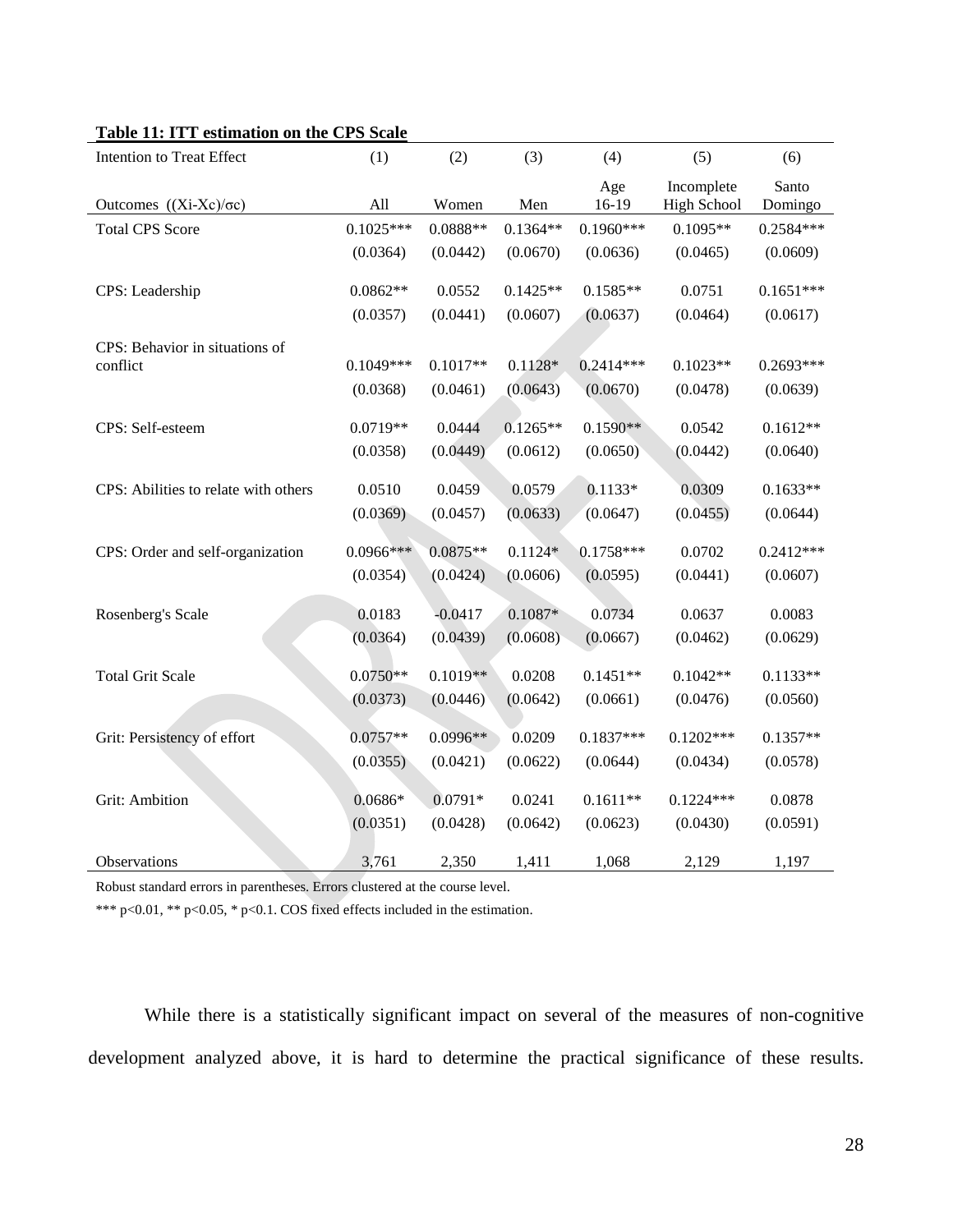Literature on the relationship between non-cognitive skills and professional success is relatively new and it is still uncertain which specific competencies positively relate to participation in the labor market. In addition, there is also little evidence on the magnitude of the changes in non-cognitive abilities that are required to generate observable changes on the levels of youth employability.

However, in the literature on cognitive and non-cognitive skills development there is some indication that our results are moving on the desired direction. While the existing studies are not directly comparable to ours as they analyze different populations and interventions, they at least give us an idea of the potential of the program in terms of the magnitude of the effects measured in standard deviations. Evidence on the development of cognitive skills is largely available in the education sector literature. In general, successful interventions in primary education have an impact of close to 0.4 standard deviations per year in educational attainment.<sup>[26](#page-29-0)</sup> Evidence on the development of noncognitive skills is much more limited, but a recent study by Felfe et al. (2011) shows that participation in sports clubs by children aged three to 10 years old in Germany has an overall positive impact of 0.13 standard deviations in non-cognitive skills. Therefore, taking into account that the life skills component of the program only lasted 75 hours and had impacts of around 0.1 standard deviations in several measures of non-cognitive development 18-24 months after the end of the courses, it seems to be the case that the effect of the program on non-cognitive abilities is sizable.<sup>[27](#page-29-1)</sup>

Given that there is a robust significant impact of the program on non-cognitive skills as measured by three different instruments, and taking into account that there is only limited empirical evidence on the role of non-cognitive development and labor market outcomes, we carried out an

<span id="page-29-1"></span>

<span id="page-29-0"></span><sup>&</sup>lt;sup>26</sup> See Hill et al. (2007) for a guide on interpreting effect sizes in research.<br><sup>27</sup> It is possible that some of the effects on life skills are due to the internship and not only with the life-skills training component. This is an important area for future research, as the interaction between life skills and training may have important policy implications in terms of which elements of the training package are more effective.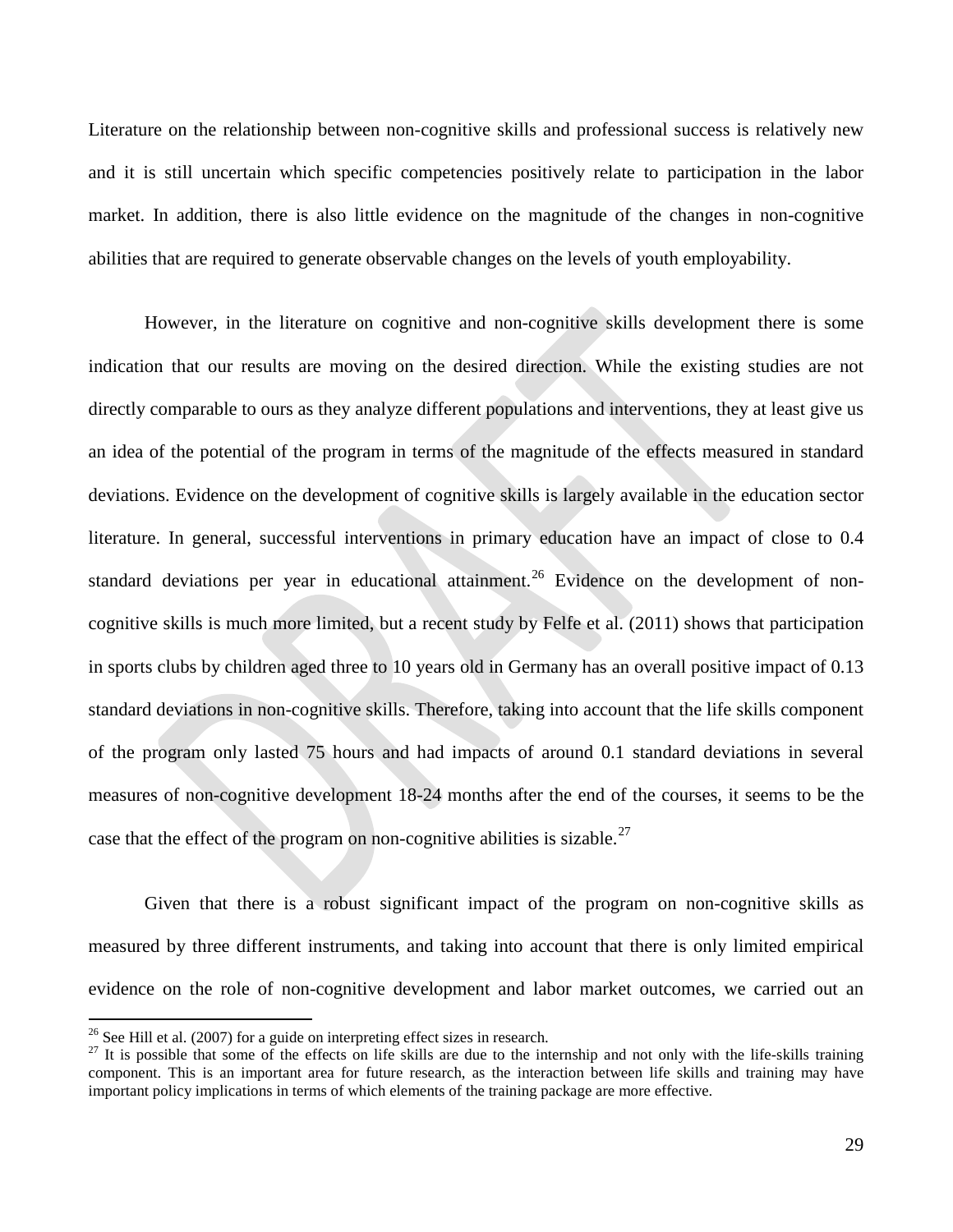exercise to further explore the relation between each of the scales used in this paper to measure life skills and the probability of being employed. We estimate standard regressions in which the dependent variable is the employment status of the individual and the explanatory variable of interest is each of the above scales for the control group.<sup>[28](#page-30-0)</sup> The regressions include a set of additional covariates to control for gender, age, education, experience, and whether the individual is currently attending school. Table 12 presents the results from this exercise, which are rather disappointing: there does not seem to be any meaningful association between having higher levels of life skills, as measured by our instruments, and employment.<sup>29</sup>.

<span id="page-30-0"></span><sup>&</sup>lt;sup>28</sup> We use only the individuals assigned to the control group. The objective of limiting the sample is to avoid endogeneity that would arise when using the entire sample, as individuals assigned to the treatment could have both higher scores in the non-cognitive scales and higher levels of employment.<br><sup>29</sup> We also tried using additional dependent variables, such as formality and earnings, and did not find any impacts.

<span id="page-30-1"></span>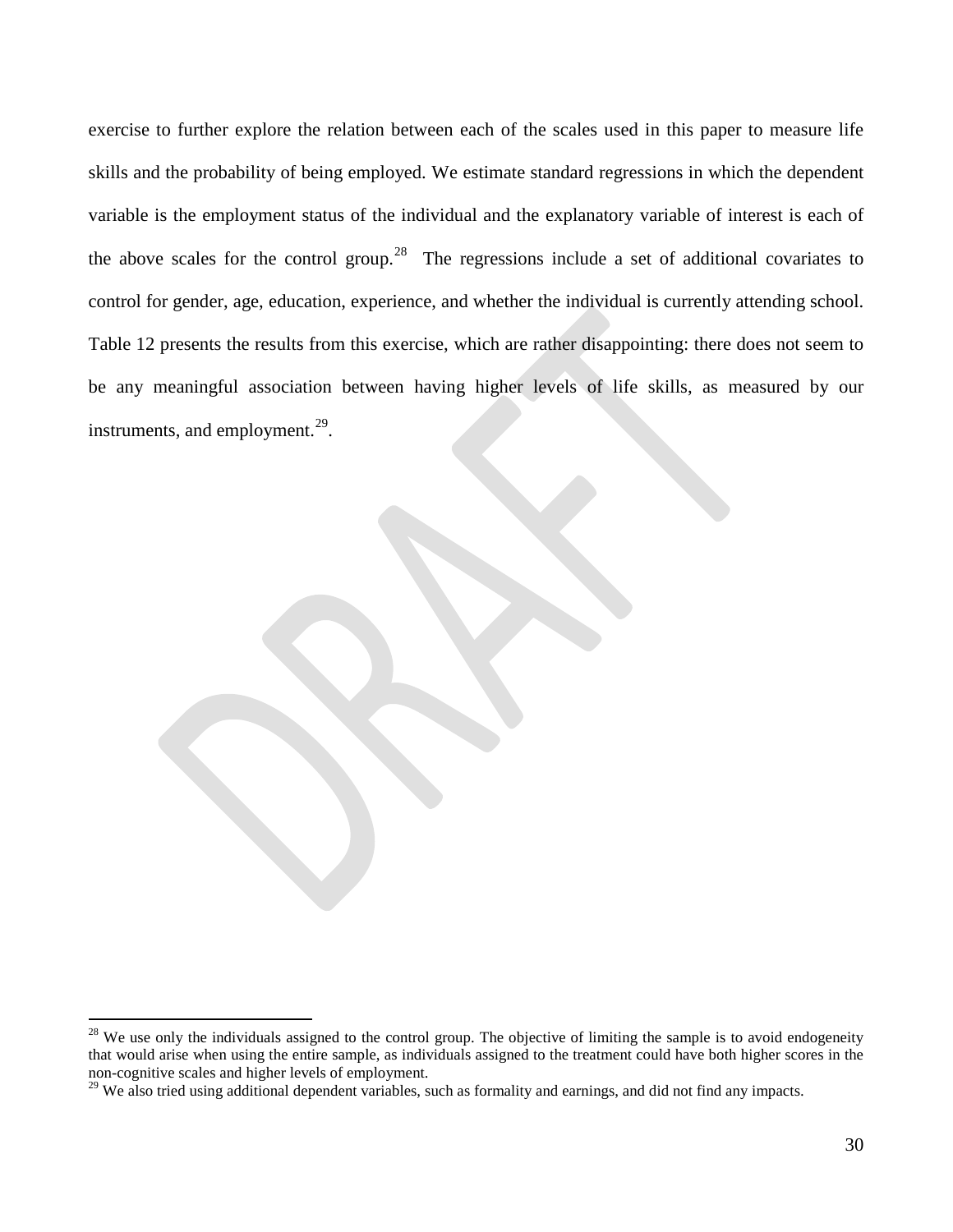| rabic 12. Olis estimation on employment and the Cris istare (control group) |           |           |           |              |                              |                  |
|-----------------------------------------------------------------------------|-----------|-----------|-----------|--------------|------------------------------|------------------|
| <b>OLS</b> Estimations                                                      | (1)       | (2)       | (3)       | (4)          | (5)                          | (6)              |
| Dependent Variable: Employed                                                | All       | Women     | Men       | Age<br>16-19 | Incomplete<br>High<br>School | Santo<br>Domingo |
|                                                                             |           |           |           |              |                              |                  |
| <b>Total CPS Score</b>                                                      | 0.0076    | 0.0146    | $-0.0052$ | 0.0013       | 0.0049                       | $-0.0051$        |
|                                                                             | (0.0134)  | (0.0189)  | (0.0195)  | (0.0268)     | (0.0193)                     | (0.0234)         |
| CPS: Leadership                                                             | $-0.0044$ | 0.0054    | $-0.0266$ |              |                              |                  |
|                                                                             |           |           |           | $-0.0052$    | $-0.0073$                    | $-0.0233$        |
|                                                                             | (0.0133)  | (0.0186)  | (0.0195)  | (0.0260)     | (0.0192)                     | (0.0244)         |
| CPS: Behavior in situations of conflict                                     | $-0.0089$ | $-0.0170$ | $-0.0035$ | $-0.0185$    | $-0.0076$                    | $-0.0322$        |
|                                                                             | (0.0134)  | (0.0189)  | (0.0198)  | (0.0271)     | (0.0193)                     | (0.0231)         |
|                                                                             |           |           |           |              |                              |                  |
| CPS: Self-esteem                                                            | 0.0172    | 0.0157    | 0.0245    | $-0.0046$    | 0.0247                       | 0.0057           |
|                                                                             | (0.0133)  | (0.0186)  | (0.0206)  | (0.0275)     | (0.0197)                     | (0.0244)         |
|                                                                             |           |           |           |              |                              |                  |
| CPS: Abilities to relate with others                                        | 0.0167    | 0.0181    | 0.0117    | 0.0240       | 0.0146                       | 0.0131           |
|                                                                             | (0.0137)  | (0.0189)  | (0.0209)  | (0.0276)     | (0.0198)                     | (0.0237)         |
|                                                                             |           |           |           |              |                              |                  |
| CPS: Order and self-organization                                            | 0.0066    | 0.0143    | $-0.0103$ | 0.0137       | 0.0109                       | 0.0123           |
|                                                                             | (0.0135)  | (0.0188)  | (0.0201)  | (0.0267)     | (0.0197)                     | (0.0225)         |
|                                                                             |           |           |           |              |                              |                  |
| Rosenberg's Scale                                                           | 0.0069    | 0.0171    | $-0.0046$ | 0.0027       | 0.0160                       | 0.0196           |
|                                                                             | (0.0136)  | (0.0195)  | (0.0190)  | (0.0253)     | (0.0185)                     | (0.0237)         |
| <b>Total Grit Scale</b>                                                     | 0.0046    | 0.0043    | 0.0040    | $-0.0145$    | $-0.0223$                    | $-0.0101$        |
|                                                                             | (0.0136)  | (0.0191)  | (0.0201)  | (0.0260)     | (0.0182)                     | (0.0247)         |
|                                                                             |           |           |           |              |                              |                  |
| Grit: Persistency of effort                                                 | 0.0196    | 0.0256    | 0.0095    | $-0.0003$    | $-0.0172$                    | $-0.0020$        |
|                                                                             | (0.0137)  | (0.0190)  | (0.0207)  | (0.0261)     | (0.0185)                     | (0.0248)         |
|                                                                             |           |           |           |              |                              |                  |
|                                                                             |           |           |           |              |                              |                  |
| Grit: Ambition                                                              | $-0.0118$ | $-0.0112$ | $-0.0084$ | $0.0416*$    | $-0.0406**$                  | $-0.0282$        |
|                                                                             | (0.0136)  | (0.0189)  | (0.0210)  | (0.0250)     | (0.0187)                     | (0.0250)         |
| Mean dependent variable                                                     | 0.625     | 0.516     | 0.797     | 0.588        | 0.630                        | 0.599            |
| Observations                                                                | 1,286     | 790       | 496       | 381          | 717                          | 409              |

**Table 12: OLS estimation on employment and the CPS Scale (control group)**

Robust standard errors in parentheses. Errors clustered at the course level.

\*\*\* p<0.01, \*\* p<0.05, \* p<0.1. COS fixed effects included in the estimation.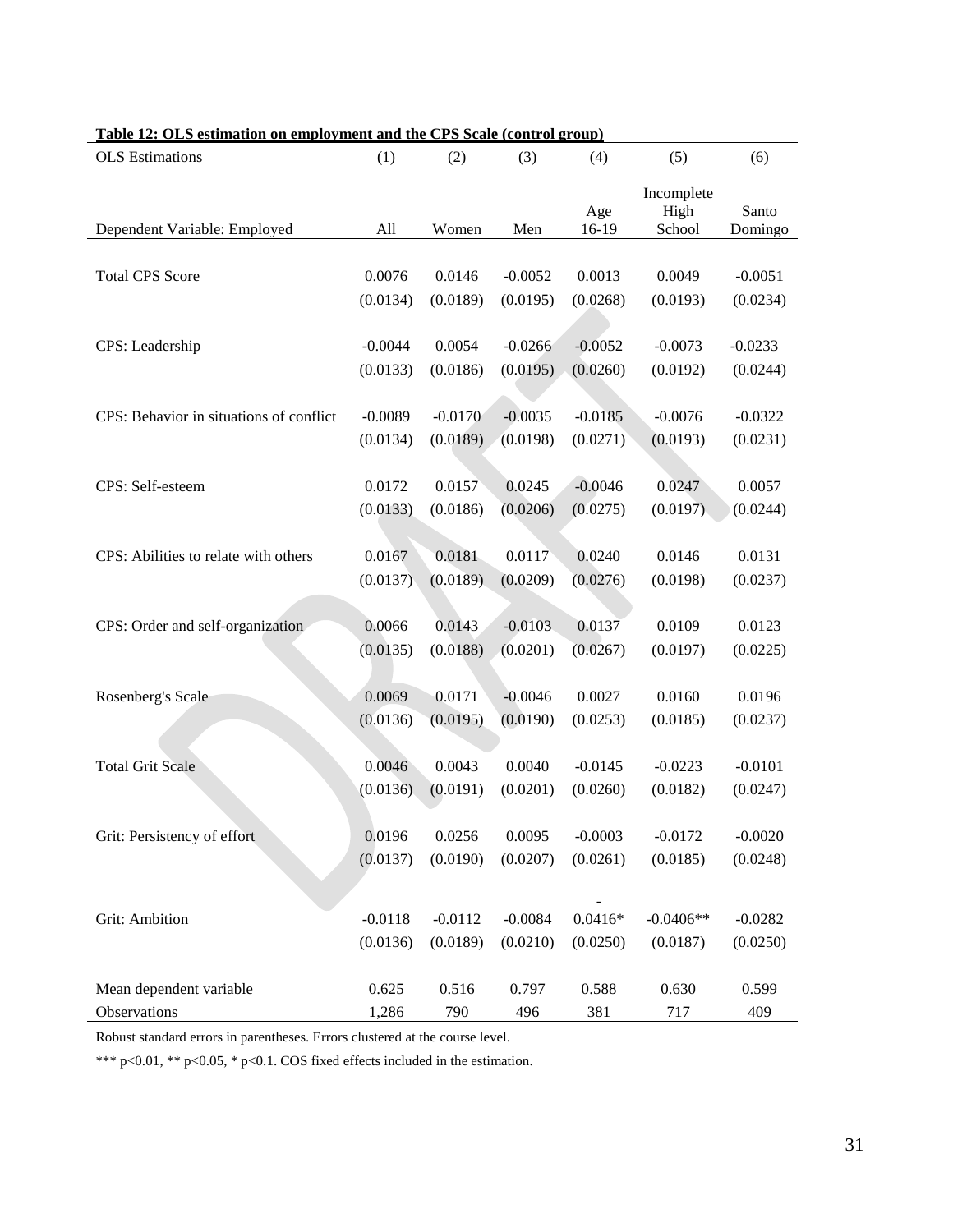#### **5) Conclusions**

*Juventud y Empleo* is a labor training program for disadvantaged youth in the Dominican Republic. It is one of the first programs of its type in Latin America to incorporate a randomized design that allows the implementation of rigorous impact evaluations, which provide feedback to the program in its different phases. The first impact evaluation of JE showed limited impacts on employment and wages, which lead to changes in the program that focused on working closer with the private sector and providing a stronger life skills component, which were identified by employers as the most valuable component of the project. This evaluation looks at data from the first cohort since the program was relaunched, and evaluates the impact of the program both on traditional labor market outcomes and on outcomes related to youth behavior and life style, expectations about the future and socio-emotional skills.

Despite the adverse economic conditions under which the cohort under study participated and graduated from JE, there are positive impacts on quality of employment for males. On average, males in the treatment group are four percentage points more likely to have employer provided health insurance than individuals in the control group. The program also has a positive effect on monthly earnings among those employed. On average, employed individuals in the treatment group have monthly earnings that are seven percent higher than employed individuals in the control group. Both of these results are even stronger for Santo Domingo, were the impacts reach 11 and 24 percentage points, respectively. The program, however, has no statistically significant impact on overall employment.

Regarding outcomes related to youth behavior, expectations and non-cognitive skills, the results from this evaluation are somewhat positive. The program is effective in reducing pregnancy, especially in teenagers. Females aged 16-19 in the treatment group are on average five percentage points less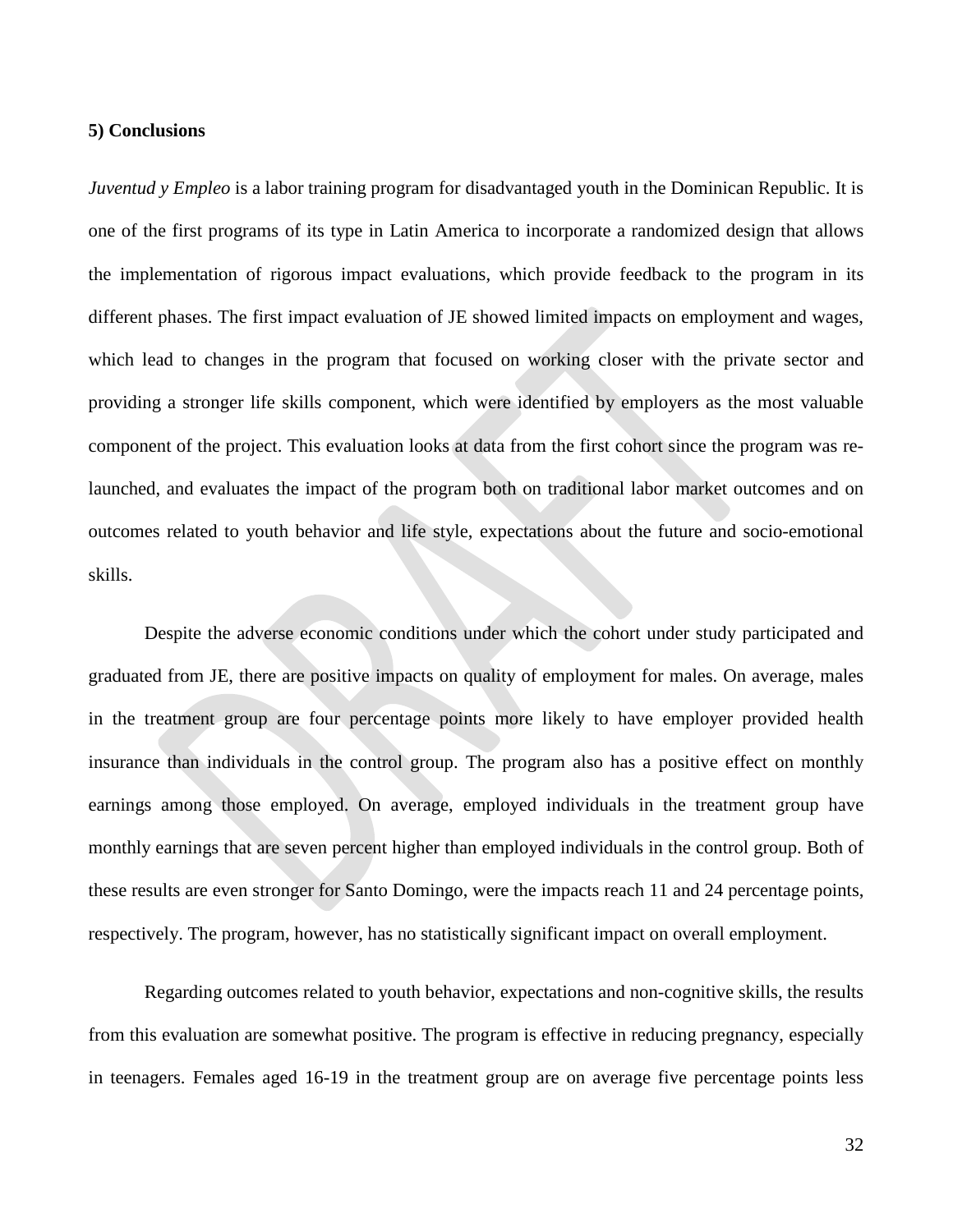likely to be pregnant at the moment of the follow up survey. This corresponds to a 45 percent drop in comparison to the average pregnancy rate for the same age group in the control group.

The reduction in the pregnancy rate is consistent with the positive impact of the program in terms of youth expectations about their future, which could be leading to positive changes in youth behavior. On average, individuals in the treatment group, and especially females and younger individuals, have higher expectations about their future in terms of having a better life in 20 years, living in a better neighborhood, owning a business, and moving up in the wealth ladder.

This evaluation also shows positive impacts of JE in different measures of non-cognitive skills. Using the CPS, the Rosenberg and the Grit scales, estimations show a consistent improvement in scores, ranging between 8 and 16 percent of a standard deviation. It is hard to interpret the practical significance of these results as evidence on this topic is very limited. Further analyses carried out in this paper show no correlation between some of these measures and employment. These results should encourage further research on the relationship between non-cognitive skills and labor market performance in order to understand the mechanisms through which life skills training can contribute to youth insertion into the labor market. Research on the instruments used to measure such skills is also needed.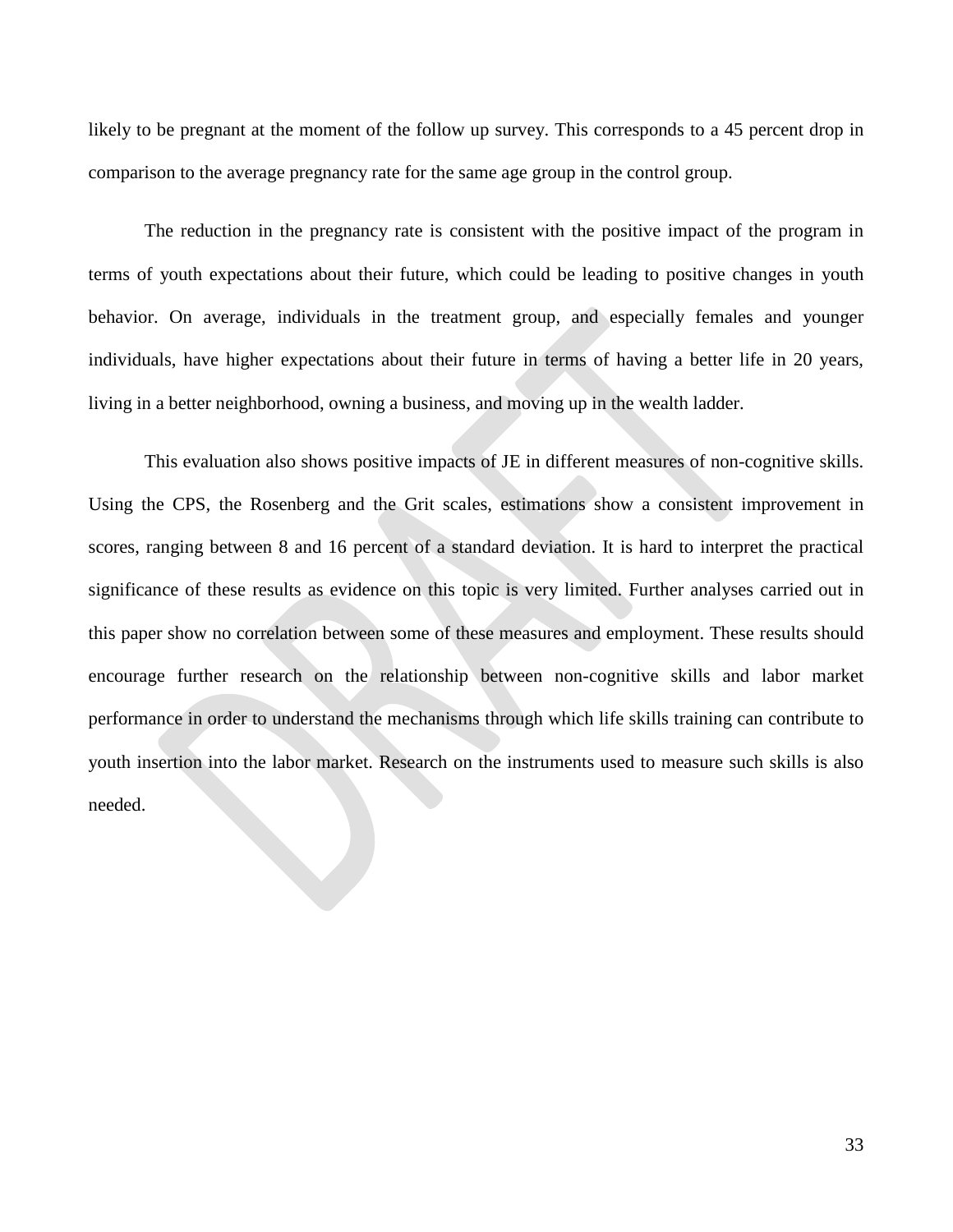#### **References**

- Acero-Gomez, Eva O. and Campos-Vazquez, Raymundo M. (2011). "Teenage Pregnancy in Mexico: Evolution and Consequences," Paper for the World Bank Report "Teenage Pregnancy in Latin America".
- Angrist, Joshua and Jorn-Steffen Pischke. (2009). Mostly Harmless Econometrics: An Empiricist's Companion. Princeton NJ: Princeton University Press.
- Betcherman, G. K. Olivas, and A. Dar (2004) Impacts of active labour market programs: new evidence from evaluations with particular attention to developing and transition countries. World Bank Social Protection Discussion Paper 0402.
- Brea, Mayra, 2010. Interpretación de las Escalas CPS, Rosenberg y Grit y Propuestas de Revisión para Mejorar la Confiabilidad. (document prepared for the World Bank).
- Brunello, Giorgio and Martin Schlotter (2011). "Non Cognitive Skills and Personality Traits: Labour Market Relevance and their Development in Education and Training Systems", IZA Discussion paper No. 5743.
- Card, David, Pablo Ibarrarán, Ferdinando Regalia, David Rosas-Shady and Yuri Soares (2011) The Labor Market Impacts of Youth Training in the Dominican Republic. *Journal of Labor Economics* 29 (2), pp. 267-300.
- Duckworth, A.L., Peterson, C., Matthews, M.D., & Kelly, D.R. (2007). Grit: Perseverance and passion for long-term goals. Journal of Personality and Social Psychology, 92(6), 1087-1101.
- Duflo, Esther, Glennerster, Rachel and Kremer, Michael (2006). Using Randomization in Development Economics Research: A Toolkit. MIT Department of Economics Working Paper No. 06-36. Available at SSRN: http://ssrn.com/abstract=951841
- Fazio, María Victoria (2011). Análisis de la percepción de los empleadores acerca de las pasantías y las perspectivas de inserción laboral en esas empresas. BID, Nota Técnica IDB-TN-240.
- Felfe, Christina, Michael Lechner and Andreas Steinmayr (2011), "Sports and Child Development", IZA Discussion paper No.6105.
- Gonzalez, Carolina, Laura Ripani and David Rosas (2011), "Mejorando las Oportunidades de Inserción Laboral de Jóvenes en América Latina" BID, Nota Técnica.
- Heckman, James J., Robert J. Lalonde and Jeffrey Smith. 1999. "The Economics and Econometrics of Active Labor Market Programs." In Orley Ashenfelter and David Card (editors), *Handbook of Labor Economics*, Volume 3A. New York: Elsevier :1865-2097.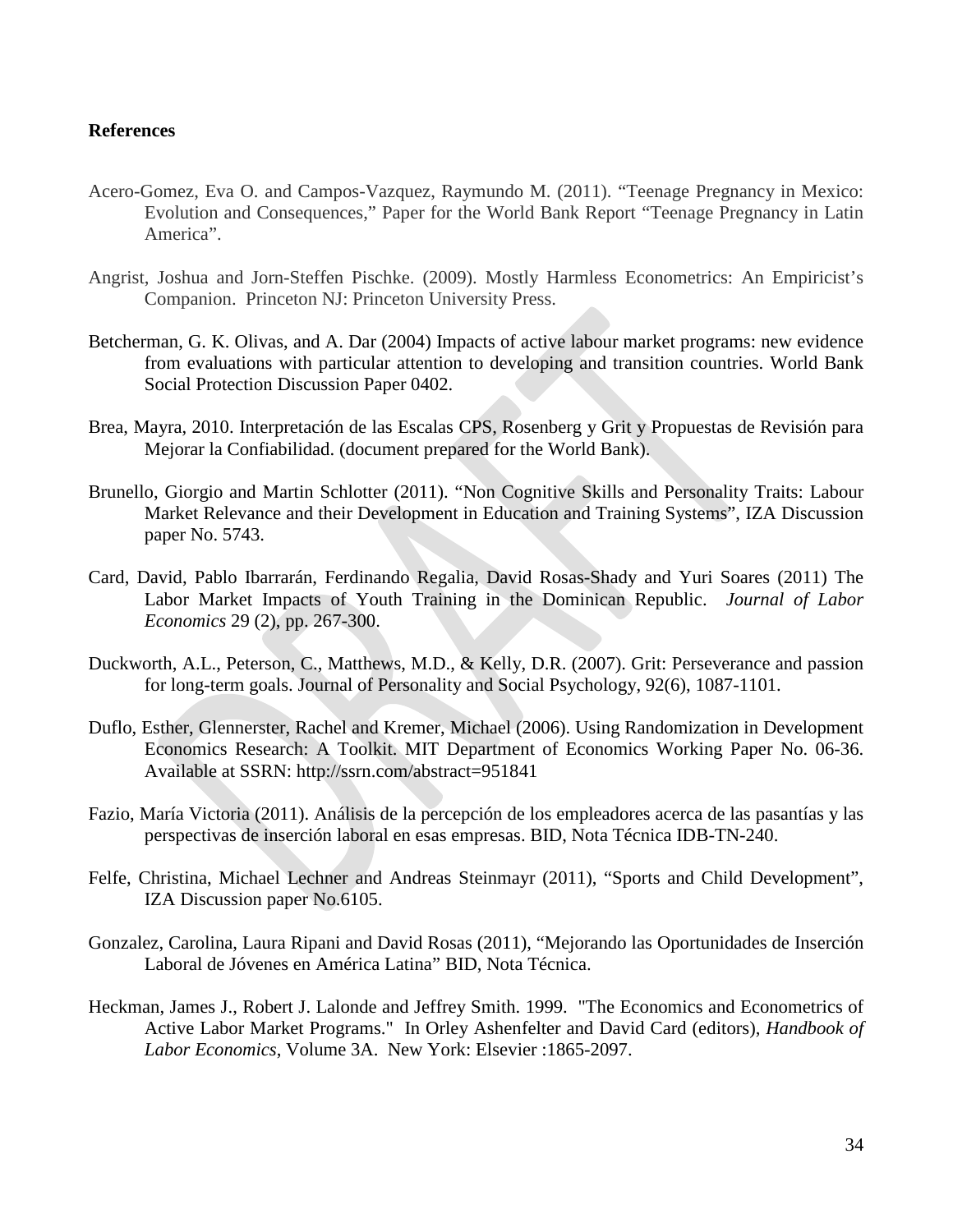- Heckman, James J. & Jora Stixrud & Sergio Urzua (2006). The Effects of Cognitive and Noncognitive Abilities on Labor Market Outcomes and Social Behavior. *Journal of Labor Economics*, 24 (3), pp. 411-482.
- Hill, Carolyn J., Howard S. Bloom, Alison Rebeck Black and Mark W. Lipsey (2007). Empirical Benchmarks for Interpreting Effect Sizes in Research. MDRC Working Papers on Research Methodology.
- Ibarrarán, Pablo and David Rosas (2009). Evaluating the impact of Job Training Programs in Latin America: evidence from IDB funded operations, *Journal of Development Effectiveness*, 2 (1), pp. 195-216.

Oficina Nacional de Estadística (ONE). (2008). "Madres Adolescentes en República Dominicana."

- Rosenberg (1989). Society and the Adolescent Self-Image. Revised Edition. Middletown, C.T. Wesleya University Press 1989
- Urzua, Sergio (2009)." Transición Escuela-Trabajo El Rol de las Habilidades y el Sistema Educativo", Report for the Inter-american Development Bank.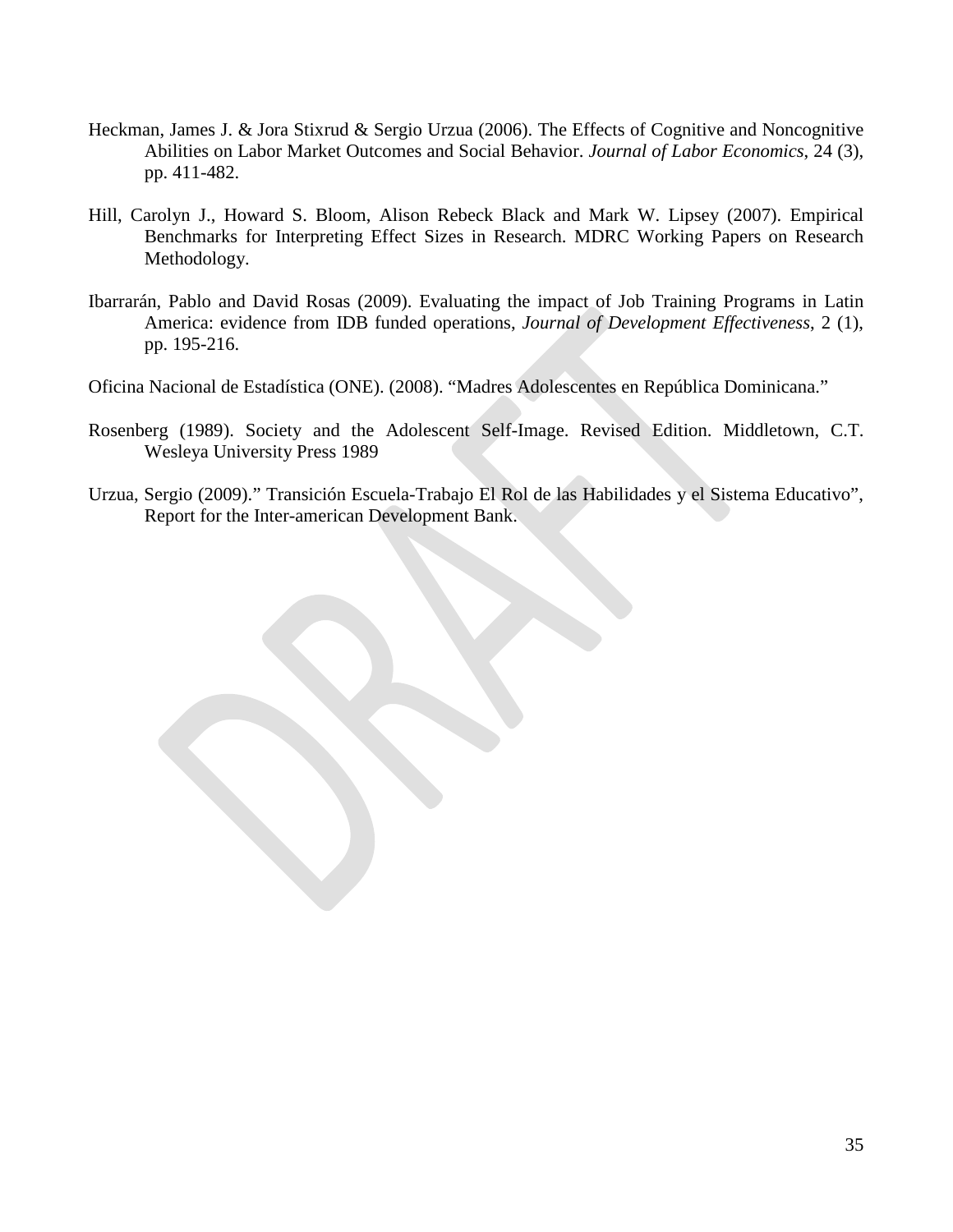### **Appendix**

#### **Chart A1: Program Participation Stages**



\* According to the follow up survey, approximately 30 young people that were not initially contacted to begin the course, somehow got admitted into the program by the COS and participated in the program.